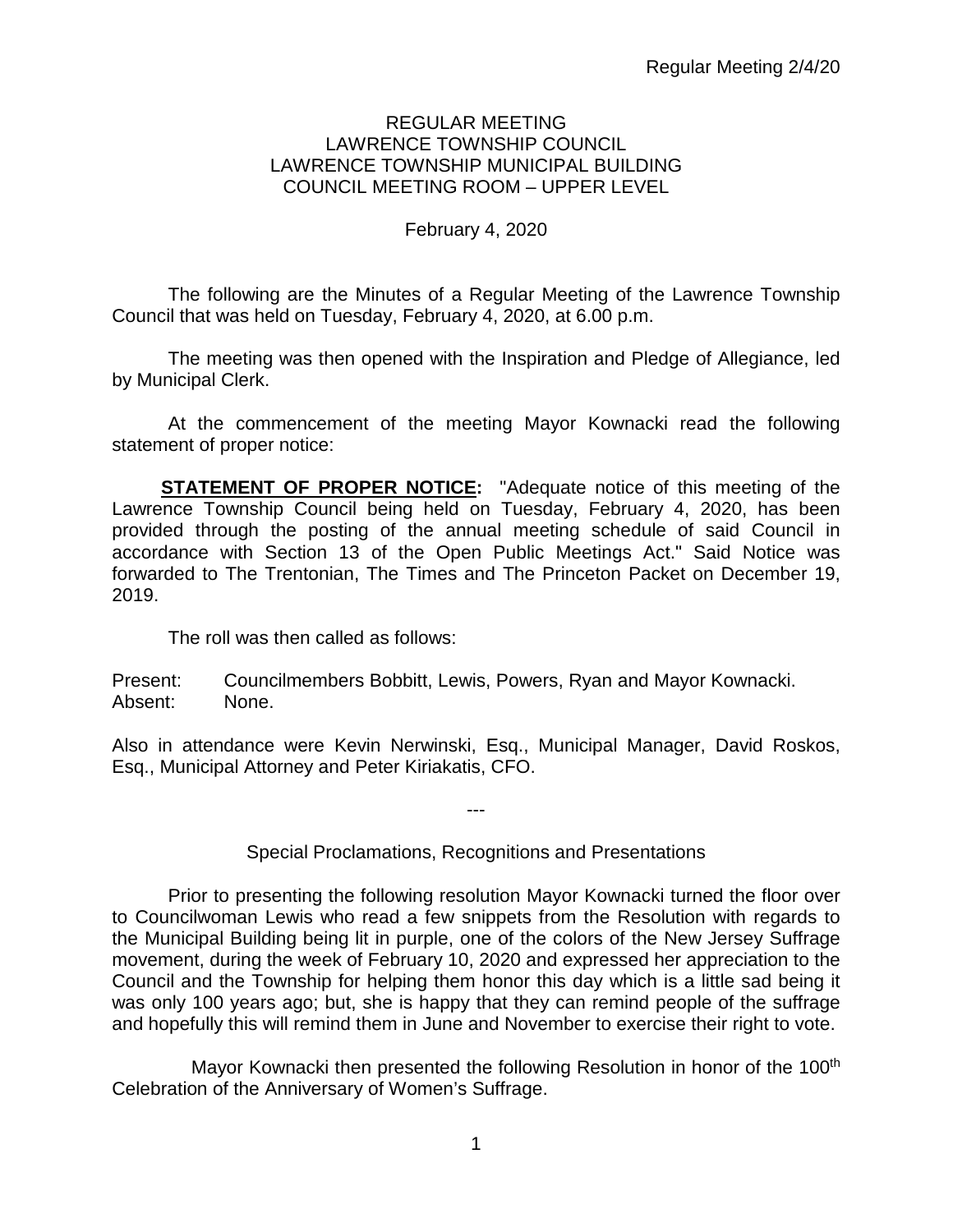#### Resolution in Support of the 100<sup>th</sup> Celebration of the Anniversary of Women's Suffrage

#### Resolution

WHEREAS, the year 2020 marks the 100<sup>th</sup> anniversary of the ratification of the 19<sup>th</sup> Amendment to the United States Constitution guaranteeing and protecting women's right to vote; and

WHEREAS, this centennial offers an opportunity to commemorate a milestone of democracy; that the right of citizens of the United States to vote shall not be denied nor abridged by the Federal or State governments due to gender; and

WHEREAS, New Jersey has a long, storied history in the suffrage movement with New Jersey women playing a crucial role in pursuing the right of women to vote; and

WHEREAS, in 1776 women property owners were enfranchised under the New Jersey State Constitution, which was unique in the nation at the time; however, in 1807 the New Jersey Legislature eliminated the property requirement for voting rights and limited the ballot to white males; and

WHEREAS, in 1867 New Jersey residents Lucy Stone and Harry Blackwell organized the New Jersey Woman Suffrage Association (NJWSA) devoted to gaining women's suffrage and in 1909 New Jersey's first open air suffrage rallies were held in Orange and Newark, led by Dr. Emma O. Gantz and Martha Klatshchken with NJWSA collecting 5,000 signatures on a Petition to support the Federal amendment guaranteeing and protecting women's constitutional right to vote; and

WHEREAS, although the 1912 State referendum on women's suffrage was soundly defeated in the New Jersey Legislature a corner was turned for the New Jersey suffrage movement; and

WHEREAS, in 1913 an automobile rally led by "General" Rosalie Jones traveled through New Jersey on the way to Washington, DC, in a Suffrage Parade of over 8,000 marchers with many New Jersey women including event organizer Alice Paul; and

WHEREAS, in 1915 a second suffrage constitutional referendum was pursued in New Jersey, New York, Pennsylvania and Massachusetts with active campaigns by many suffrage organizations, including the "Passing of the Torch of Liberty" via tug boats on the Hudson River from New York to New Jersey; but, was defeated in all four states in October 1915; and

WHEREAS, in 1917 New Jersey suffragists Allison Turnbull Hopkins, Julia Hulburt, Beatrice Reynolds Kinkead and Minnie D. Abbott picketed in front of the White House as part of the Silent Sentinels and subsequently were arrested and imprisoned; and

WHEREAS, on June 4, 1919 Congress passed the 19<sup>th</sup> Amendment guaranteeing all American women the right to vote and on February 9, 1920, New Jersey became the 29<sup>th</sup> state to ratify the amendment; and

WHEREAS, shortly after the ratification of the 19<sup>th</sup> Amendment Margaret Laird and Jennie Van Ness were the first two women elected to the New Jersey Assembly in 1921 and in 1925 Rebecca Estelle Bourgeois Winston of Estell Manor was New Jersey's first woman mayor;

NOW, THEREFORE, BE IT RESOLVED, by the Township Council, of the Township of Lawrence, County of Mercer, State of New Jersey, in honor of the 100<sup>th</sup> Anniversary of the Ratification of the 19<sup>th</sup> Amendment, the Municipal Building will be lit in purple, one of the colors of the New Jersey Suffrage movement, during the week of February 10, 2020; and

BE IT FURTHER RESOLVED that the Township of Lawrence supports the efforts of New Jersey's Suffrage Centennial NJ Women Vote and strongly encourages local celebrations of this historic milestone; and

BE IT FURTHER RESOLVED that a copy of this Resolution will be forwarded to the Governor, Secretary of State and New Jersey League of Municipalities.

~~~

Carol Chamberlain, Lawrence Township Health Officer, stated last year Mayor Bobbitt signed the Pledge of Participation and that 2006 was the first year that the mayor had signed the Mayors Wellness Campaign which they are asked to do every year. She then read the Pledge which she respectfully asked Mayor Kownacki to sign and advised last year they started tracking their healthy activities and they did 43 programs that were either screenings, educational programs or attended events. They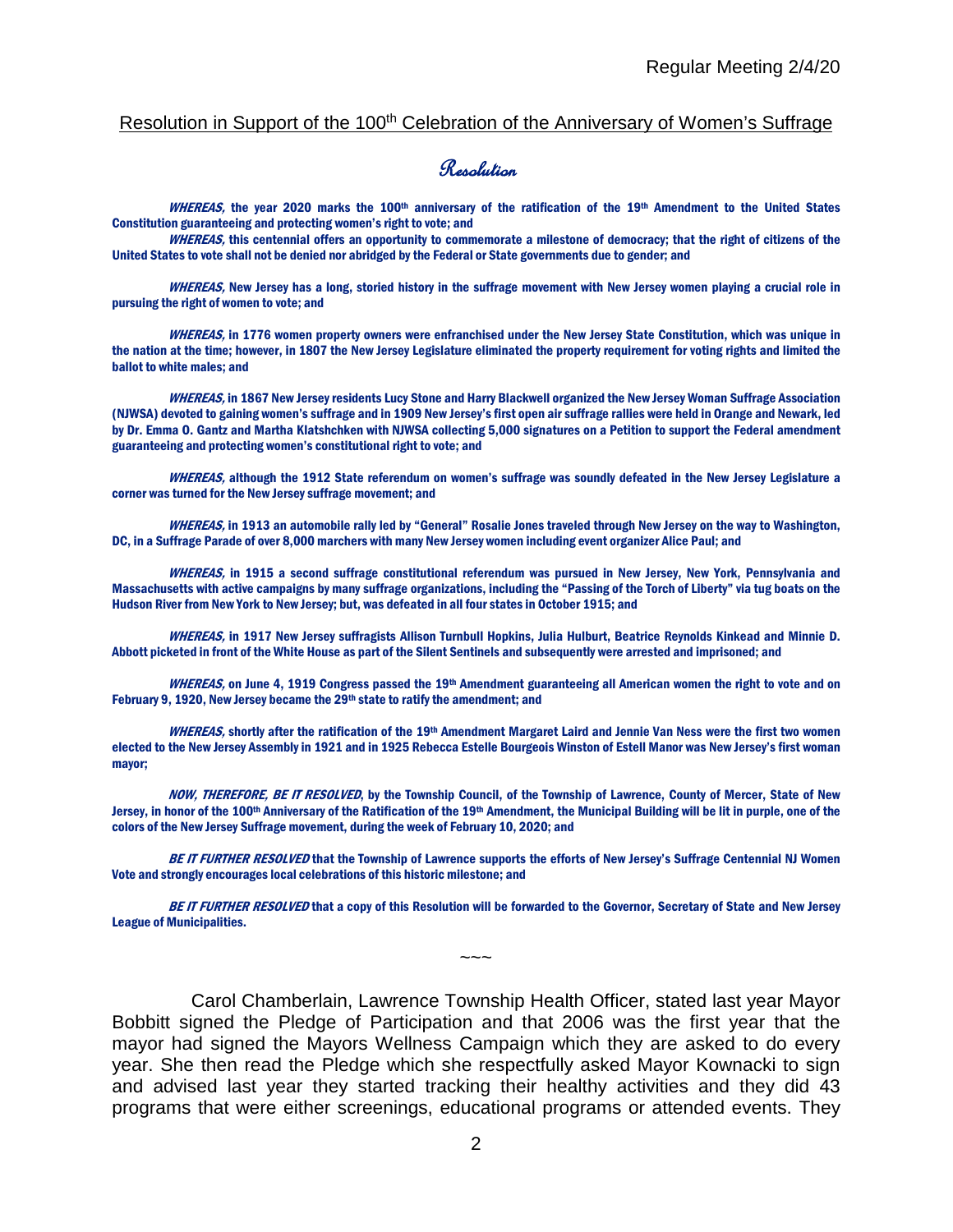also implemented a Program in which they display health information inside the restrooms in the Township every month in which they change the topic in addition to sending over placemats to the Senior Center with a health message for the seniors. So, those are a few things they have been doing in addition to screenings and everything else and they appreciate the Council's willingness to work with them on this and she hopes to work with the Triathlon along with Nancy Bergen, Superintendent of Recreation, and add a health aspect to that as well.

# Mayors Wellness Campaign – Pledge of Participation



# **Mayors Wellness Campaign**

# **Pledge of Participation**

As Mayor of Lawrence Township,

I pledge to work cooperatively with the Mayors Wellness Campaign to implement new programs which will promote active living and healthier lifestyles for the men, women and children of our Township. I am committed to evaluating and reporting the programs we implement in our community.

\_\_\_\_\_\_\_\_\_\_\_\_\_\_\_\_\_\_\_\_\_\_\_\_\_\_\_\_\_\_\_\_\_\_\_\_\_\_\_\_\_\_\_\_\_\_\_\_\_\_\_\_\_\_\_\_\_\_\_\_\_\_\_\_\_\_\_\_\_\_

\_\_\_\_\_\_\_\_\_\_\_\_\_\_\_\_\_\_\_\_\_\_ James S. Kownacki, Mayor

February 4, 2020

# **Mayors Wellness Campaign**

Department Budget Presentations

 $\sim\sim\sim$ 

*2020 Municipal Budget Presentation Construction Department, Anthony Cermele, Construction Code Official*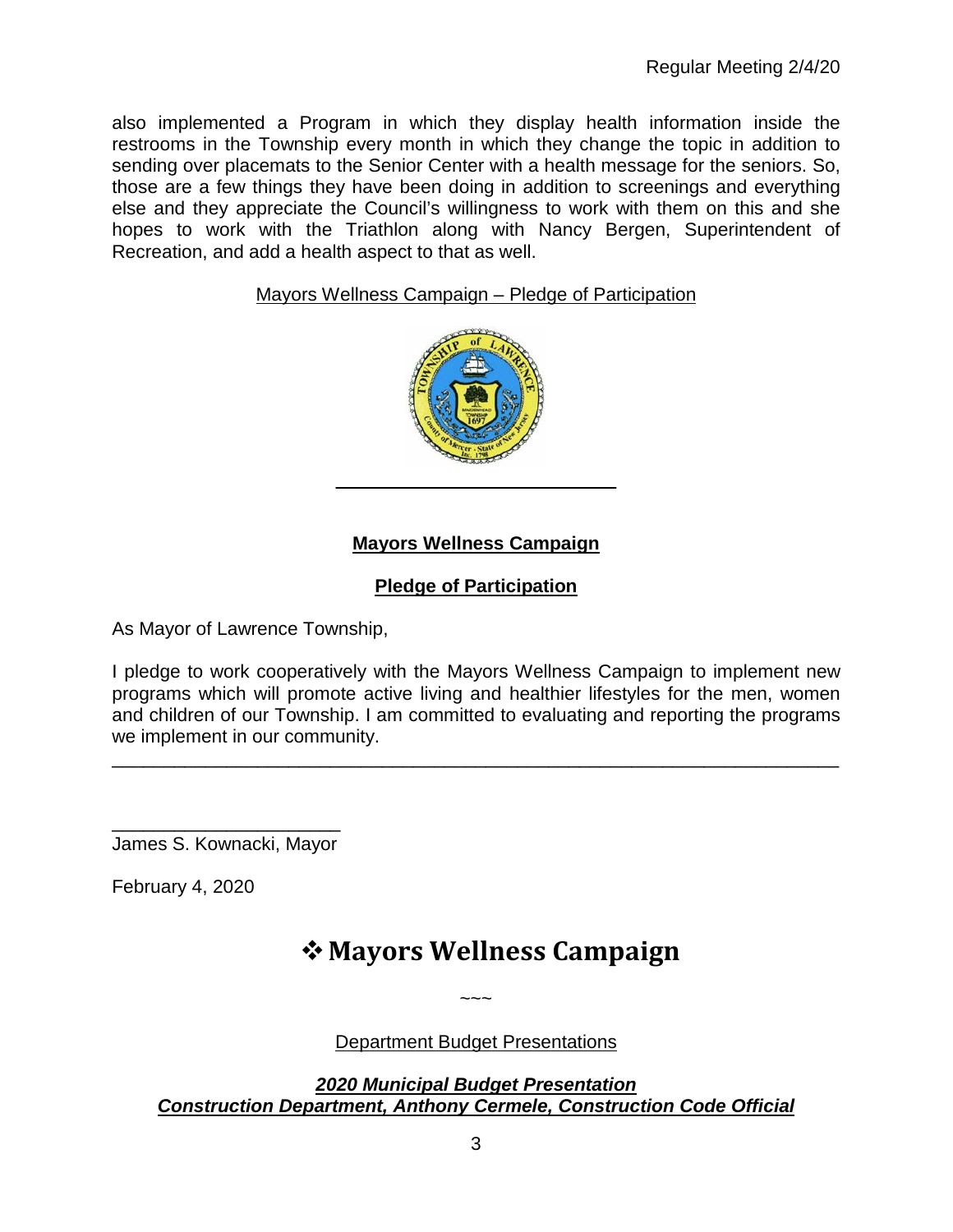Mr. Cermele greeted the Council and distributed copies of his 2020 Budget Report for Council, Municipal Manager and CFO consideration and advised that he put together a (5) five year comparison (2015-2019) of what the Construction Code Division collected in construction fees and Lawrence Township being a very healthy municipality as far as construction is concerned.

Mr. Cermele went on to discuss that he roughly has a \$1.3M annual budget and his department has collected a little over a million dollars in fees in excess over their budget. And, for the last 12 years they have been in access of \$400,000 to \$1,000,000 over the budget. And, although, Lawrence is 22 square miles his department issues almost as many permits as Hamilton Township which is 60 square miles and Hopewell Township that is approximately 58 square miles. So, Lawrence is a busy town with 10 percent of town's fees coming from new construction and the other 80 percent from the commercial construction they have in the Township such as Bristol-Myers-Squibb who will be doing major renovations again this year; Lawrence Shopping Center who is moving forward with projects which he is glad to see; The Lawrenceville School who he will be meeting with tomorrow to discuss (5) five upcoming major projects and Rider University who he met with last week who also has (5) five major projects coming up and those are just some of the larger projects which does not include potential projects at the (12) twelve malls in Lawrence Township - that include five stores or more which is considered a mall.

Mr. Cermele indicated that on Page 2 of his Budget Report is just a recommendation for Council's consideration as it relates to the 13 computers in his department, 8 of which are already 10 years old, that break down constantly and one of his main sub code officials having to use other people's computers just to do land orders. So, he is requesting 8 new computers to replace the old ones that would at least put them on track for the type of permits they issue now. The last item of discussion is his departmental staff in which he has 15 employees that includes 4 clerical position  $-3$ three full-time, 1 one part-time employees and 11 inspectors (5 part time – 20 hours per week) which brings him to his next budget request for 8 new 4x4 Ford Explorer type vehicles (leased) being he has 11 people on the road and only 9 cars of which were handed down from the police department with over 150,000 miles or more that are constantly breaking down so they are switching cars around to keep the inspectors going and he suggested to the Municipal Manager and Mr. Kiriakatis that they consider leasing the vehicles which would be almost the same amount of money as if they purchased a 4x4 SUV which would cost about \$33,000 very close to 8 leased 4x4 SUV type vehicle which the Construction Code inspectors do need for most of their inspections being a lot of their inspections take place in construction areas with lots of mud and stones.

After the presentation a general question and answer period took place between members of Council and Mr. Cermele relative to his budget request to lease 4x4 SUV and splitting his request between four-wheel drive and electric vehicles being a lot of the inspectors' work is done within the community and they will not have a lot of high mileage daily; hardship inspections and the inspectors having a more flexible schedule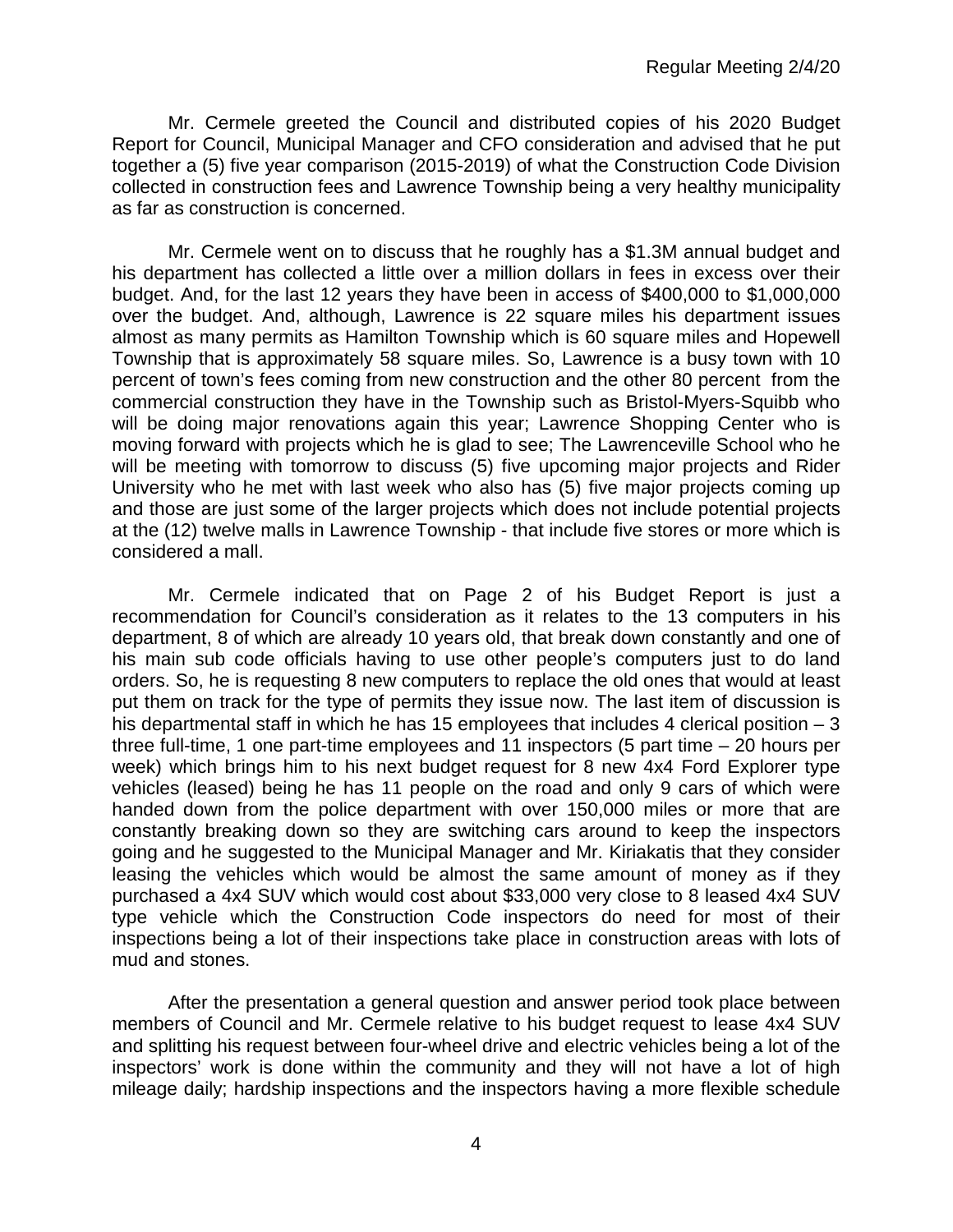for inspections to accommodate residents; the wait time and issuance of commercial and residential permits depending on how well the plans are submitted by the contractor or resident; future submission of construction applications and plans being submitted electronically and larger organizations such as BMS, Rider University and The Lawrenceville School bringing in co-consultants to expedite their permit process; coordinating an annual open house to help contractors and residents planning projects and the new website having tools to help residents with future projects. Mayor Kownacki thanked Ms. Cermele for his presentation.

Mr. Nerwinski noted since the hiring of the additional staff he barely hears complaints about a delay in the issuance of permits like he used to when he first started as the Manager and that the Construction Department staff has a lot on their plate, they work really hard, they do really good work and they have worked hard to turn things around. As for Mr. Cermele' s request for vehicles, he is in support of new vehicles for the inspectors who work hard and deserve to have better quality vehicles to do their job and not hand-me-down from the police department and he has already spoken with Mr. Kiriakatis about looking into the leasing option. Furthermore, it makes more sense to have better quality vehicles that will take some of the pressure off of the Public Works mechanics.

#### *2020 Municipal Budget Presentation Municipal Court – Lewis J. Korngut, JMC*

**~~~**

Municipal Court Judge Lewis Korngut greeted Council and members of the public and imparted that he has been the Judge for three years as he took over for Mr. Nerwinski and is just trying to follow in his footstep and he would like to thank all of Council for giving him the opportunity to serve the community in a positive way. And indicated he been a resident of Lawrence Township for 33 years and he raised his family here in Lawrence and it has been a great experience and he has tried to better the lives of the people in the community that come before the Court.

Judge Korngut stated to refresh everyone's memory the Municipal Court has (5) five sessions: all day on Tuesdays and Wednesdays and on those days they regularly have trials taking place in the afternoons with some of the cases pleading out at the last moment. In addition, they have Special Sessions (two this month) which are usually the more complicated cases with a multitude of witnesses that cannot be scheduled during the regular session such as DUI's and complicated domestic violence cases. They also have a lot of transfer cases which they have no say-so over and they take with no questions asked so that is what the Court System does in terms of caseloads. And, the cases in terms of comparison from 2018 to 2019 have pretty much been the same so there has not been any substantial change in caseloads that they have seen in the Court.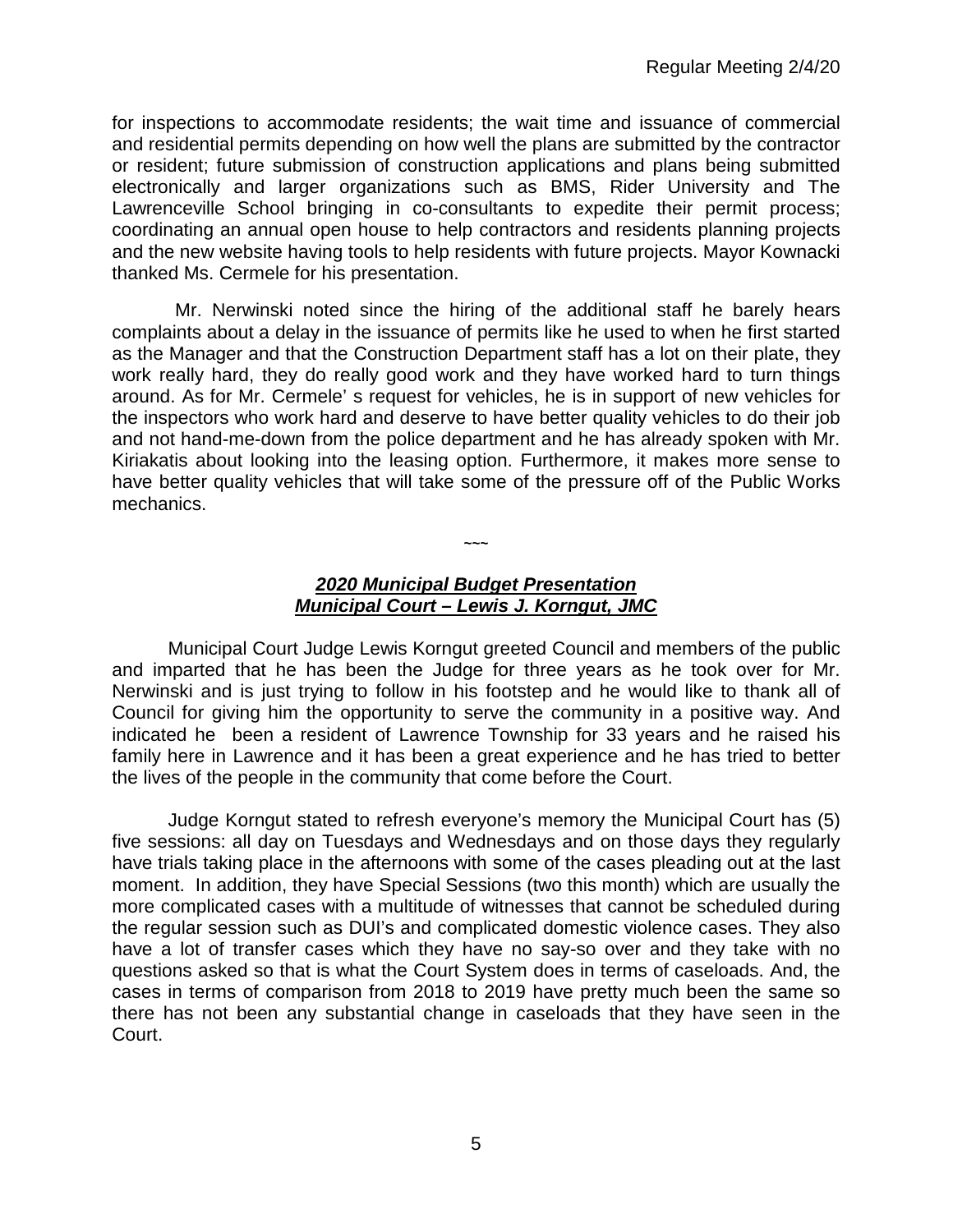Judge Korngut advised that the Court is also regulated by the Administrative Office of the Courts (AOC) which kind of sets the courts rules, regulations and guidelines in terms of policies and procedures they have to follow and the Municipal Courts have been under scrutiny for the last two or three years in New Jersey so they have actually adopted a lot of oversight into the Municipal Courts in terms of fines, contempt fees, etc., so they follow those regulations by the AOC.

Judge Korngut stated in terms of the staff, the Court has an incredible staff that is outstanding and he cannot say enough about the people that work in the Court System. Lawrence Court has five permanent staff members who really do all the work behind the scenes and he is the face of the Court. They are professional in their approach and they carry him so he is deeply indebted to them and he cannot thank his staff enough for all the hard work they do and the professionalism that they show. The Court also has a Court Officer who is in the courtroom at all times with a number of officers as security outside of the courtroom. In the Court System, they have a permanent prosecutor, Alfred Vuocolo, who took over a number of years ago for the former prosecutor and Mayor of Trenton, Reed Guscioro, and is doing a fantastic job, and a public defender, Raymond Staub, who also does an outstanding job and sends his associate on occasion. Additionally, they sometimes have interns who help the prosecutor and public defender on occasion in the Court System.

Judge Korngut stated he thinks it is important for everyone to understand that he and his staff as the Court System are the face of the Township being the majority of people do not have interaction with the legislative or executive branch they usually have interaction with municipal government or municipal court so for him it is critical and important for him to always keep in mind they are the face of this community and essential for him as the Judge to make those experiences as positive as possible in the Municipal Court. Obviously, people coming into court are there for some sort of criminal matter, motor vehicle, etc. and some of them have never been to court before so it is important for him to make that first experience positive. And, his style is to greet people with a smile, say hello or make a joke as much as he can and they would be surprised as to how that person's demeanor changes when he or she feels they were treated fairly and with respect and dignity which makes a world of difference. So, for him his huge emphasizes is to be sure that when a person leaves his courtroom they feel like they were treated with justice where they had a chance to make a statement and a voice to say what they needed to say in the court which he feels is critical to the Court System in Lawrence Township.

Judge Korngut imparted that the Municipal Court also has a number of programs that they do inside the Court System. They have what is called Mediation in some cases includes thefts for writing bad checks, neighbor disputes, and they recently started a program with New Jersey TIPS which he feels is one of the best programs the Court System has ever come up with which he thinks they have them throughout Mercer County. The Program consists of a gentleman who is a retired law enforcement officer and he is the liaison between the defendants and the alcohol and drug programs throughout the county and he advises them on the types of programs they can follow through with which is rewarding for him as there are a lot of people that come through the Court System who need help, guidance and direction such as first time drug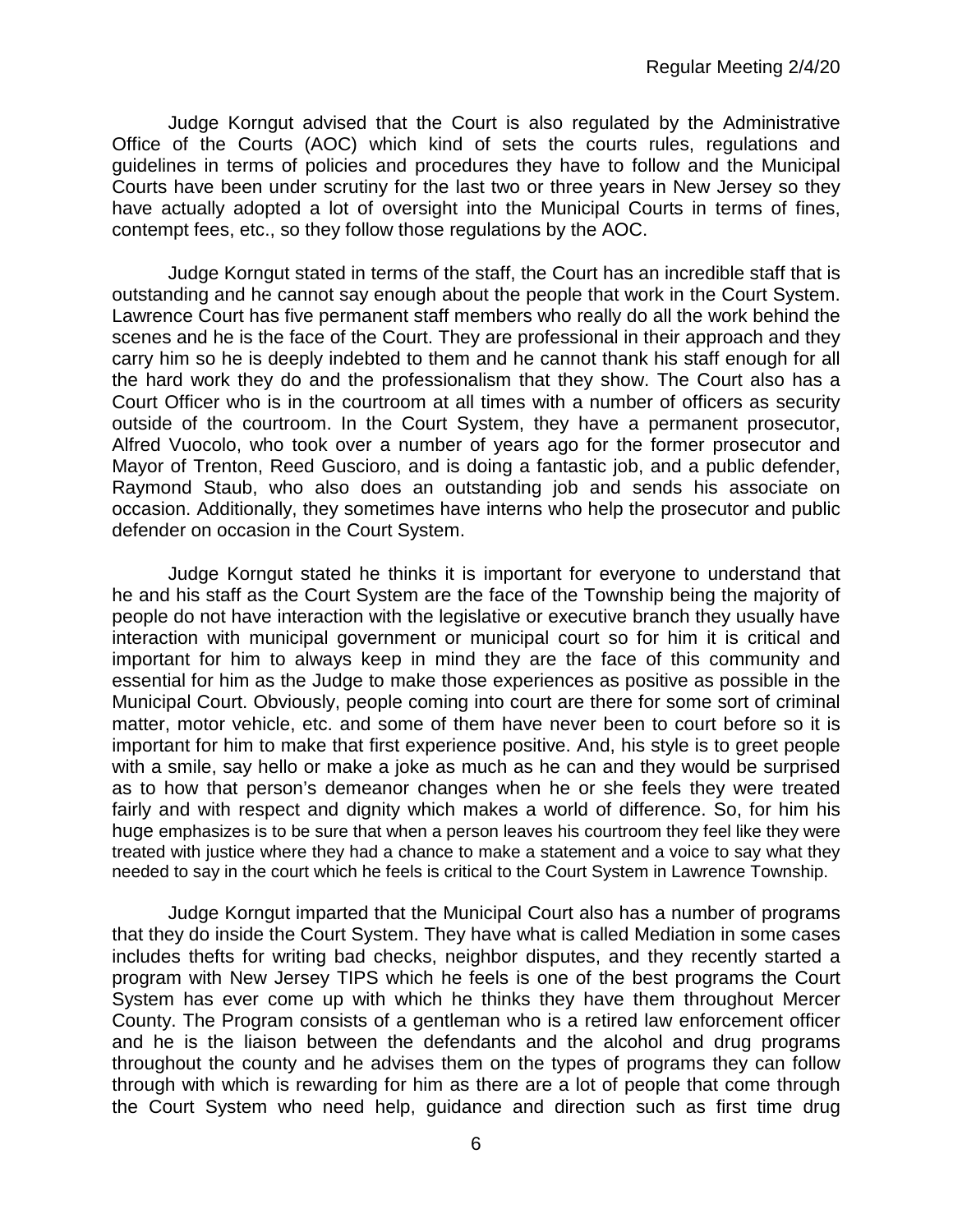offenders who are not going to go to jail but need help to try and push them in the right direction and to have leverage on them to ensure that they are going to undergo counseling, treatment and urine testing for those with very bad addiction. And, New Jersey TIPS kind of advises them of the proper places they can go to seek treatment. So, that is another program the Court has adopted in Lawrence Township in the last year or so that he thinks has been very effective. In closing, Judge Korngut stated he loves his job and thanked the Council for affording him the opportunity to serve the community. He then opened the floor for questions and comments.

There was then a question and answer period after Judge Korngut's presentation relative to the difference between New Jersey TIPS and Drug Court and him having no request for additional funding or staff in his budget. Thereafter, Mr. Nerwinski and the Council noted the great job the Judge has been doing and thanked him for a job well done.

#### *2020 Municipal Budget Presentation Health Department, Carol Chamberlain, Health Officer*

 $\sim$   $\sim$   $\sim$ 

Ms. Chamberlain greeted the Council and advised that the State requires the Health Department to submit an annual report based upon the State's "Public Health Practice Standards of Performance for Local Boards of Health, N.J.A.C. 8:52 and to review it with the Township Council." She then thanked the Council for an opportunity to present the 2019 Annual Report and her 2020 budget request.

Copies of the 2019 Annual Report were distributed for the Council to view at their leisure regarding the Health Department's day-to-day functions, mission, full-time and per diem staff, services provided, health department activities, programs, vital statistics, various public and health services, cooperative purchases, grants, inter-local agreements, shared services and partnerships they have with other agencies that are governed by the State Health Department, Department of Environmental Protection, Licensing and Inspections, public health preparedness, animal control and future initiatives. Ms. Chamberlain stated 85 percent to the services listed in the Report are State mandated services and proceeded to highlight the following items:

> • Social Media – Social media health promotion messages increased in 2019 on Lawrence Township Facebook and Twitter sites which helped the Health Department increase its reach to the community. Steve Groeger, part-time employee, being a great help in getting out health messages as there were over 140-health-related posts on Facebook and Twitter with topics ranging from upcoming health department events, health promotional messages and guidelines for current public health issues.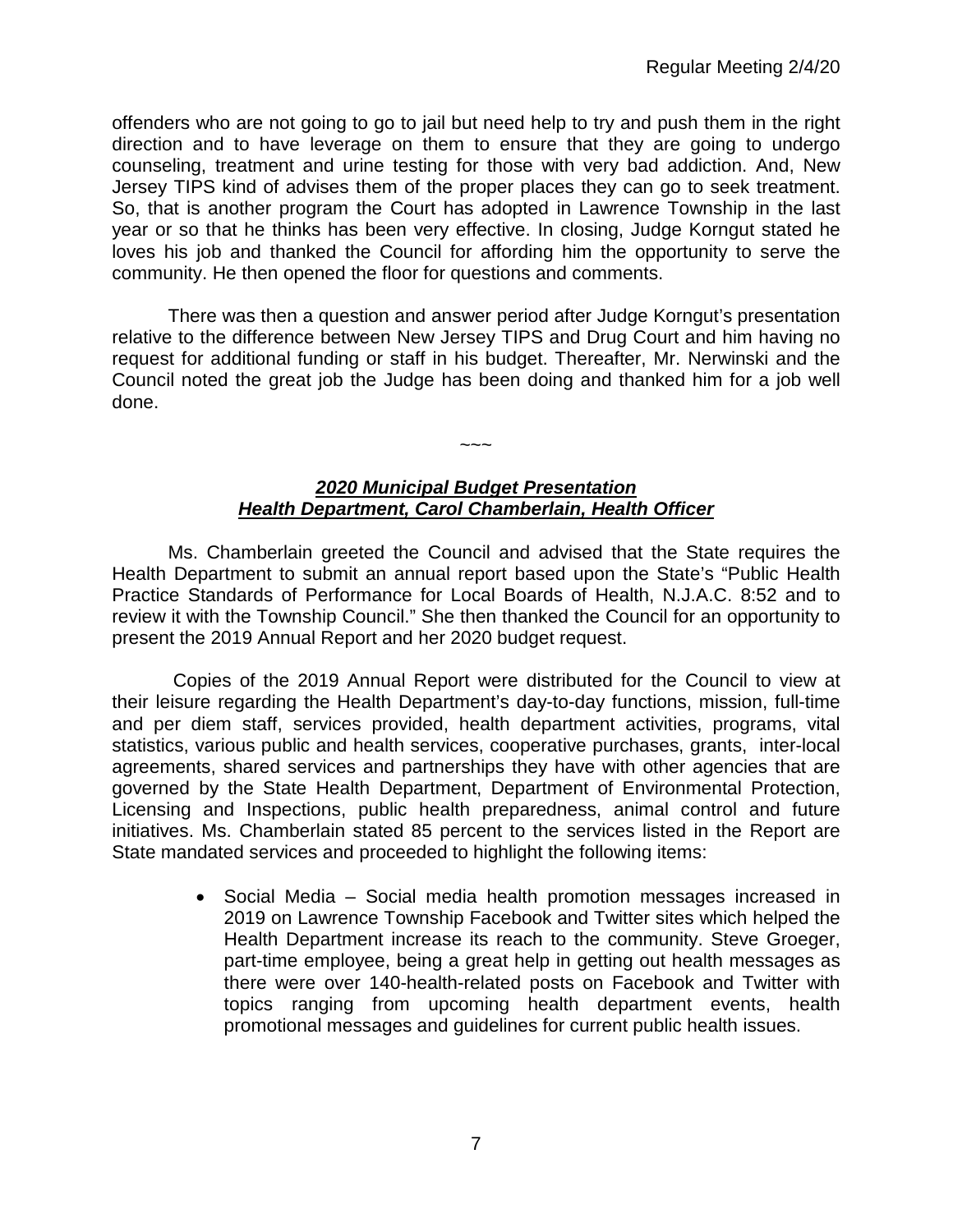• New Jersey Department of Health Audit – Health Audit took place in March 2019 where the Department of Health, Office of Local Health, reviewed the Health Department's procedures and administrative items and check to see that the Health Inspectors were documenting the work they reviewed and specified in their inspection reports and to make sure that the health department was following the Public Health Practice Standards of Performance for Local Boards of Health in New Jersey. As a result, the Department had two corrective actions for two standards which they did corrective action plans for and was submitted on September 26, 2019.

Continuous Quality Improvements includes the Health Advisory Board development of the Vision Zero Policy which they would like to see spread out a little bit further in the Township and is continuing to work on. And the Board selected interns to work on that project for them and develop a policy based on the Greater Mercer Public Health Partnerships policy. The Health Department's continuous work on the Mayor's Wellness Campaign to increase programs, and the Cultural Diversity in-house they do with the staff of the Health Department as requested by the State.

- Emergency Management Plan Update Health Department staff in the early months of 2019 updated and revised the annexes of the Emergency Management Plan. The health department staff currently being responsible for the Public Health Annex, the Shelter, Reception and Care Annex and the Social Services Annex. And, within the Public Annex is the Pandemic Influenza Supplement as well as an emergency shelter plan. With the help of some interns both procedural revisions were made and contacts and resources were updated and submitted to Jack Oakley, Director of Emergency Management, by mid-year.
- Influenza Honor Roll Health Department was honored with the New Jersey Department of Health Influenza Honor Roll Award along with nine community based health departments in New Jersey for activities completed in 2018-2019 which she credits the nurses and Health Educator for who does a wonderful job in promoting influenza awareness and prevention within the community. The public health nurses also work throughout the flu season to educate residents, promote flu shots and share information on disease prevention to individuals as well as a variety of groups in Lawrence Township.

Additional activities performed by the Health Department - Vital Statistics Program; Inspection Program; Nursing Program that included an increase in the Child Health Clinic due to an increase in children entering the country and needing their shots to attend school; monthly health clinics shots, well baby visits and other health services for children that do not have health insurance; monthly screenings performed by the nurses in the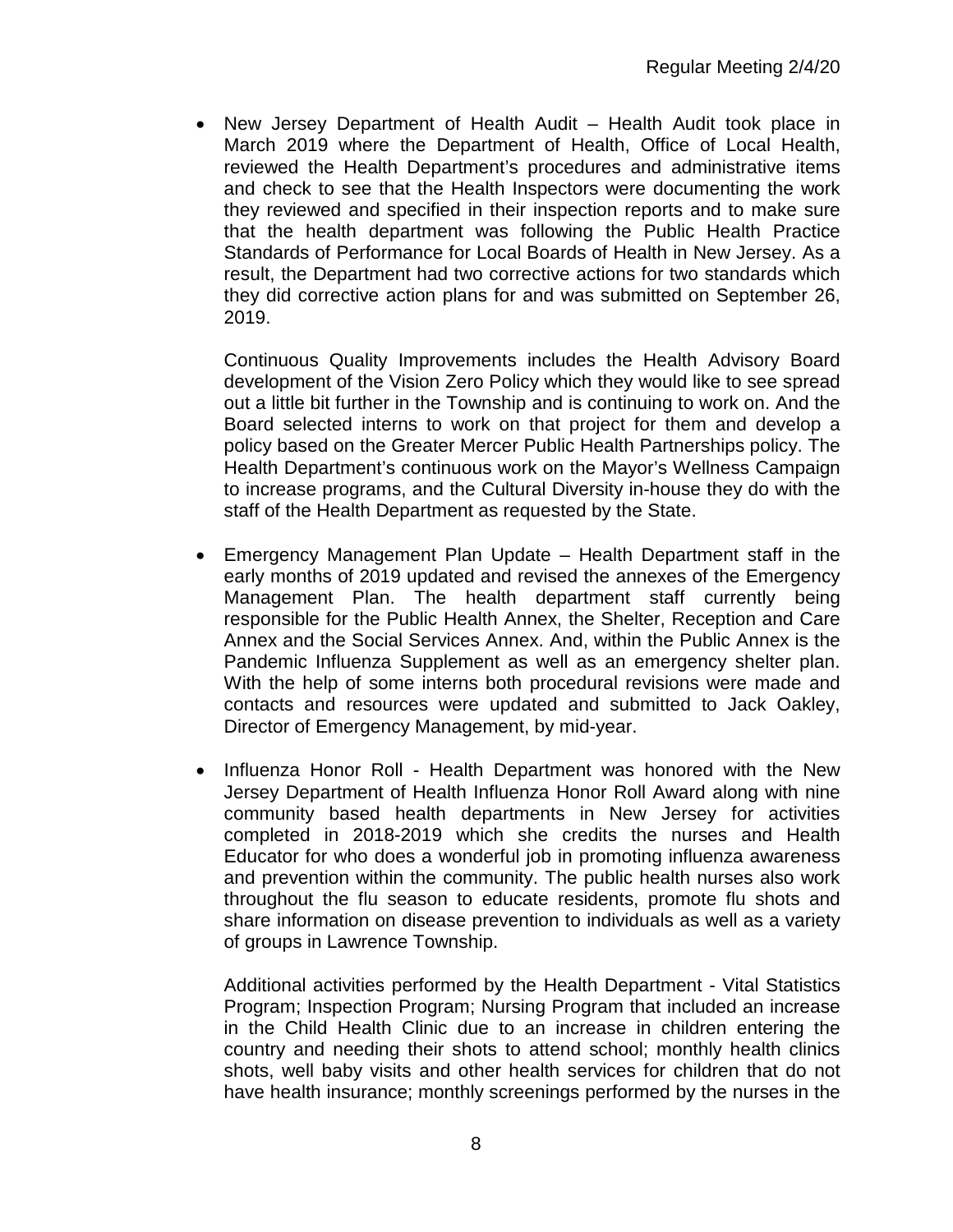Health Department (225 cancer screenings); Animal Control Program where Chris Buck, ACO, took in 48 stray dogs, 93 stray cats and performed 36 dog bite investigations, two rabies clinics with 194 dogs and 82 cats being vaccinated in 2019. In January of this year at the Rabies Clinic they vaccinated189 dog and cats in about a two hour period and the Clerk's Office was present and issued 110 licenses at the Clinic which works out really well given the resident can get the dog its rabies shot and license at the same time; Drug & Alcohol Alliance Committee new members Councilman John Ryan (liaison), Detective Ryan Dunn who works in the schools with the D.A.R.E. program and other members that include staff from Broad of Education, Nancy Bergen, Superintendent of Recreation, Susan Staley, Rider University, Kelly Nitti from Camp Fire NJ and a couple of community representatives who all attend and do a great job in making the program run and advised of the recent Needs Assessment that was performed where funding was increased from \$21,711 to over \$34,000 proposed for July.

- Community Health Improvement Plan Health Department in participation with Greater Mercer Health Partnership updated the Community Health Improvement Plan for Mercer County developed in 2019. The development started with a review of the results of the Community Health Assessment completed in 2018-2019 with the priority health areas identified to address that included the following: Underserved population/ Health Equity, Mental Health and Substance Abuse, Food Security/Obesity, Safe Transportation/Safe Recreational Spaces and Maternal and Child Health which the health department will be cognate about when planning activities and programs in the future with a goal of addressing each year one of the six topics identified as community needs. The Health Department continuing to work on the Mayors Wellness Campaign in partnership with the Greater Mercer Public Health **Partnership**
- Briefed the Council on the 2019 Novel Coronavirus that started back in December 2019 when it was first passed on to humans from animals. To date, the virus sadly has spread to 20 different countries and five states in the United States by person-to-person transmission but has been controlled with the travel ban put in place on flights coming in from China. The State is currently setting up a process for monitoring the situation and she has contacted schools with international students, nursing homes and St. Lawrence Rehabilitation, Rider University, Princeton University and The Lawrenceville School and everybody has a protocol in place or they are working on one. They have also provided information for concerned seniors at the Senior Center.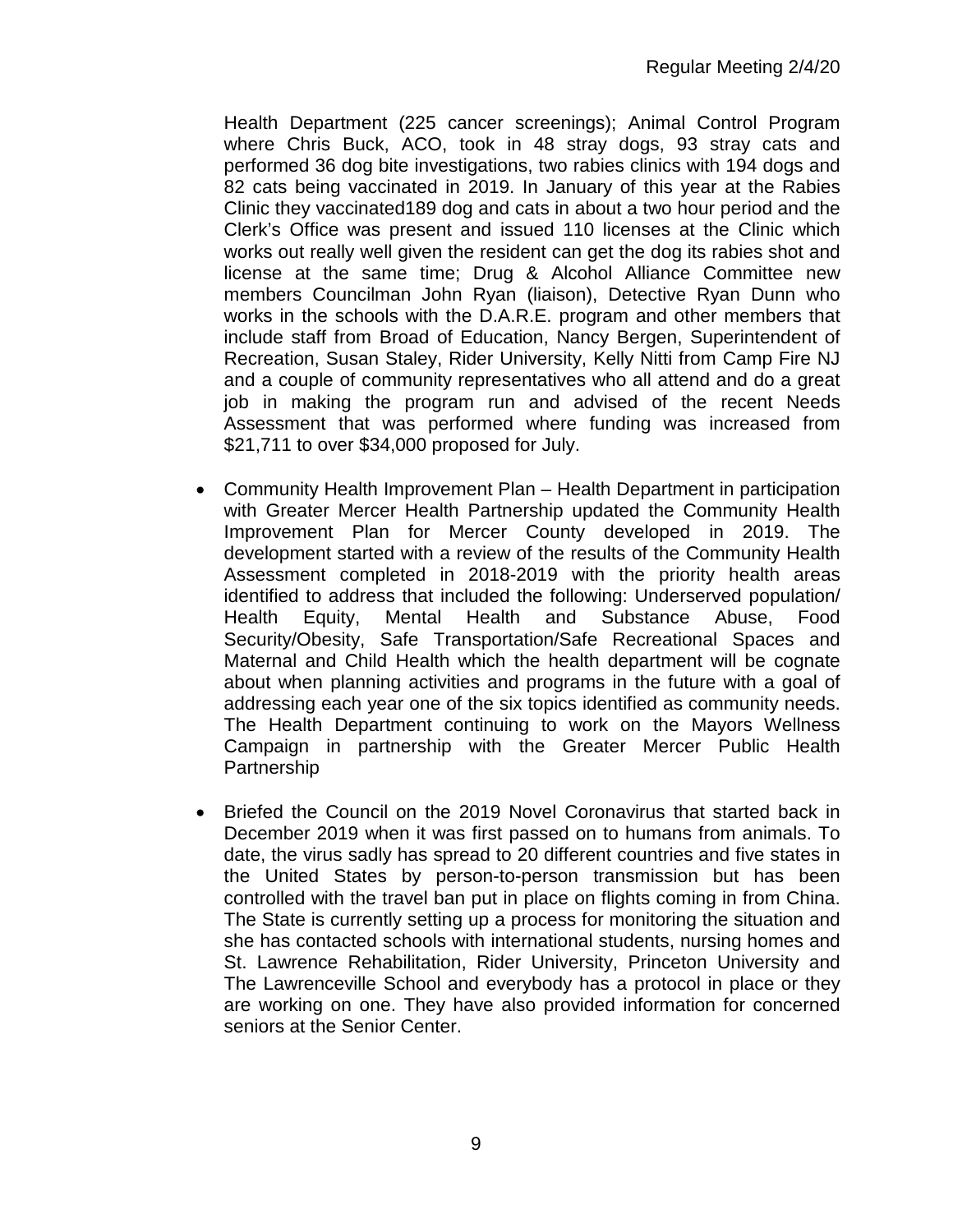Ms. Chamberlain concluded her presentation by recognizing the Health Advisory Board and Leo Brummel who they loss last year and thanked the Council for recognizing him as his family was very appreciative of the recognition. She then reviewed her 2020 budget request that included the following: an increase in fees for Retail Food Establishment licenses that has not been increased since 2011 and based on a survey of other towns is a bit below average; new computer equipment for the Health Department and ACO; a new variable message sign that can be shared with other departments and electronic ability to process dog licenses which falls under the Clerk's Office. In closing, she thanked Greg Whitehead and Clyde DeAngelo from public works who found money from the budget to get a new vehicle for the Animal Control Officer.

A brief comment and question period followed relative to her budget request and no staffing needs, after which the Council and Municipal Manager thanked Ms. Chamberlain for critical role and great job her and her staff does in the Health Department.

# *2020 Municipal Budget Presentation Gregory Whitehead, Director of Public Works*

 $\sim\sim\sim$ 

Public Works Director Gregory Whitehead greeted Council and provided a general overview of the divisions within the Public Works Department. It is comprised of (32) thirty-two employees encompassing (6) six divisions – Administration, Streets Division, Parks Division, Building and Grounds, Vehicle Maintenance and Ecological Facility. They are responsible for maintaining all Township parks, roadways, municipal facilities, vehicle maintenance, ecological facility operations which is run jointly with Princeton, and a multitude of contracts they have with vendors for trash removal, recycling, engineering, capital improvement programs and general services.

Mr. Whitehead stated he is not going to review the entire report but he will be touching on the biggest services in public works and a one hour video regarding brush pickup and other items. He then gave a detailed review of the following items:

- Staff accomplishments for 2019 including the 2019 Direct Install Project LED Light Conversion for the Slackwood Fire Company, Lawrenceville Fire Company, Lawrence Road Fire Company, Municipal Building and the Police Building
- Streets Division major services to the residents and cost associated with the following services: Leaf Collection Program, Brush Collection Program White Goods Collection, Street Sweeping Program, Roadside Mowing, Snow Removal, Brine and Salt and Mercer County Inmate Litter Patrol Program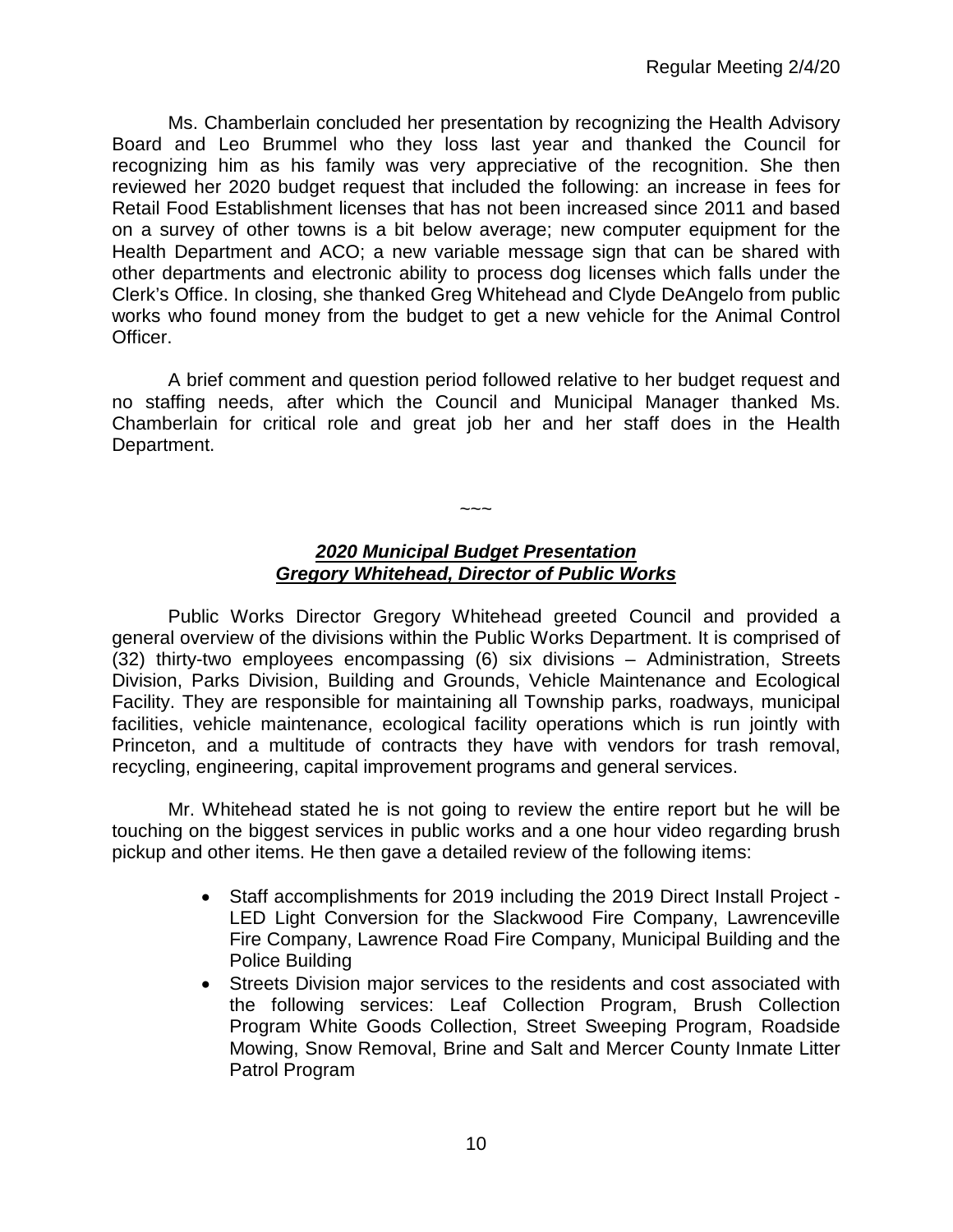- Other Areas of Service Public Works Manages on a Daily Basis Solid Waste Program, Sinkholes and Shared Services. 2020 Budget request for the replacement of PW 35 - 1997 Oshkosh 20 cubic yard refuse truck utilized for brush and leaf collection – Replacement Cost: \$195,000, Replace PW 42- 2004 McCormick Tractor (roadside mower /tractor) – Replacement Cost: \$100,000 and Replace 2005 GMC Topkick – 2020 Dump truck replacement program (plow and salter) – Replacement Cost: \$150,000
- Future Personnel Needs The need for five (5) new employees based on the difference between available hours and unavailable hours of 8,736
- Street Division Daily Job Labor Hours Pie Chart for 2020 Projected Labor Hours for various services.
- 2020 Tree Removal Plan, Targeted Tree Removal and Trimming, Removal and 2019 Progress as it relates to tree removal, trimming, cost and labor hours
- Vehicle Maintenance Division Division services and maintains over 350 vehicles and pieces of equipment; outsourced (20) works orders, maintains above-ground and underground storage tanks and programs to continue to increase efficiency and provide services that reduce equipment down time. Firetruck maintenance update and summary of major repairs for Lawrenceville Fire Ladder 23, Lawrenceville Fire TS 23, Lawrence Road Fire TS 22, Lawrence Road Fire Rescue 22 and Slackwood Fire Engine 21; the number of efficiency vehicles utilized by the town. 2020 Budget Request for 2020 Electric vehicle -\$30,000.
- Joseph H. Maher, Jr. Ecological Center 4,193 visits from residents and landscapers in 2019, Free Compost Program – leaf compost and doublegrounded wood chips, Materials Received (tons) – leaves, brush and grass from Lawrence and Princeton, Compost Sales - leaf mulch and wood chips, Mulch Delivery Program (174 Deliveries/528 cubic yards) and Landscaper Registrations (78) running smoothly with Janice, Brokofsky, Secretary, doing a great job in the registering the applicants and the landscapers complying with the law; five year shared services agreement completed with Princeton to include budget funds in the coming years to replace aging equipment at the site and the installation and completion of new signage, newly paved driveway and new gate office at the facility for the future improvements.
- Division of Buildings and Grounds The Department's 2020 goal to start planning for the roof replacement project at Town Hall for 2021 - 2020 Budget Requests for First Phase: \$150,000 and Vehicle Maintenance Garage Floor Rehabilitation Project on the mechanic side the public works facility – 2020 Budget Request for Project Cost: \$50,000. Mr. Whitehead noted buildings and grounds have been one person down for a while as they have not found the person with the right talent and skillset needed for the job and commended Joseph Sliwinski, Supervisor of Buildings and Grounds, on the excellent job he has done with all the work orders, LED light conversions, solar and other projects.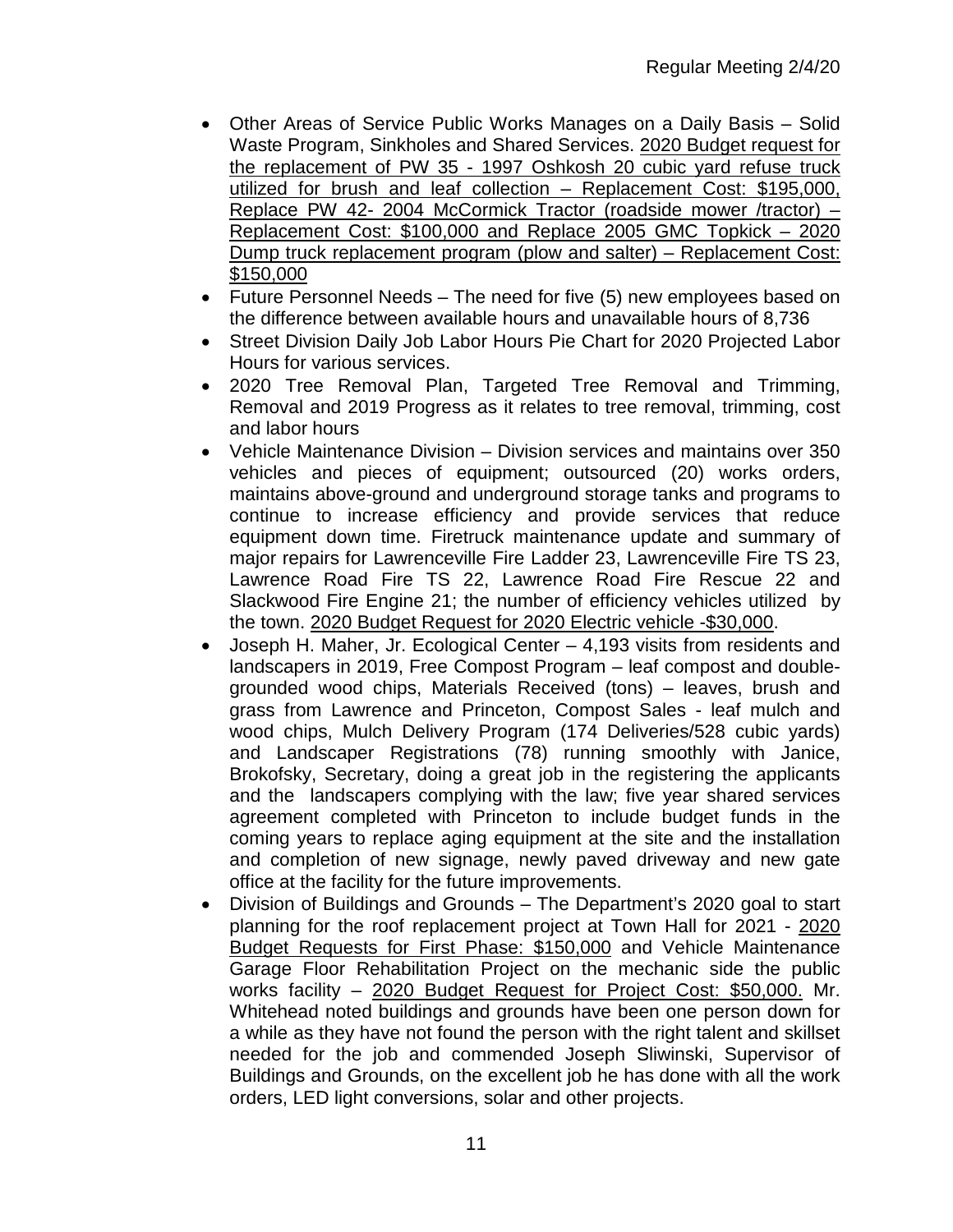- Reviewed pictures of the Community Center and the square footage of other facilities in the Township covered by public works totaling 145,470 square feet.
- Parks Division Division comprised of (7) employees is responsible for all aspects of park maintenance thousand acres of public property which includes all the sports fields, playground equipment repair, check and empty over 100 garbage and recycling receptacles on a daily basis and cleans and maintains the restroom facilities at Village Park, Central Park and Veteran's Park. The crew is also responsible for Twin Pines field lining and maintenance, cutting, trash removal and trail maintenance. Mr. Whitehead noted while all aspects of park maintenance gets done they are still short one laborer position which they are actively seeking to fill before the spring. And, because of the unseasonably good weather the Division was able to get ahead of schedule with park maintenance, public property and ground work associated with township facilities. 2020 Budget request is for (2) tow Zero Turn Mower – Replacement Cost: \$30,000 and 2020 Pickup Truck with Plow and Power Tailgate Lift to replace PW 18 that has \$125,000 miles – Replacement Cost: \$45,000
- The Public Works Department co-sponsored with Stony Brook-Millstone Watershed Association a Spring Clean-up in 2019 for Colonial Lake Park which they booked again for 2020. Last year, they had 18 volunteers from Rider University and collected 220 pounds of trash around the woods and the lake during a six hour period.
- The Public Works Department continued efforts with the Curbside Organic Collection Program (122 residents/38.50 fee paid directly to vendor), 2019 Organic Waste (savings of \$25,990.68), Electronic Recycling Program (504 residents/33,084.76 pounds recycled in 2019), Community Shredding Event (5.6 tons) and the Municipal Auction 2019 on-line auction for sale of surplus property through Municibid resulted in sales of \$28,180.97.
- A Look Ahead 2020 Refurbishment of Village Park dog park, Continue replacement of park benches, Refurbishment of the Veterans Park comfort station/restrooms, Second year - wood chip delivery program, Replace cedar shake roof at the Brearley House, Replacement of commercial screener at the Ecological Facility with Princeton, Organic collection programs – Trenton Biogas, Power wash and seal gymnasium at the Community Center , Continue rehabilitation of dugouts and scorer building at Central Park and Johnson Trolley Line improvements.

After the presentation, an exchange of dialogue took place relative to the mulch delivery program; legalities surrounding landscapers list being posted on the website; the benefit of organic waste going to Trenton Biogas and the cost savings of \$26,000; lowering organic fees for residents, benefit of the water bottle filling stations at the parks and traffic radar signs; preliminary plans being worked on for Veterans Park drainage situation by the playground area that floods, contracting and expanding outside services for grass cutting and the lease of vehicles to help with the car fleet, green infrastructure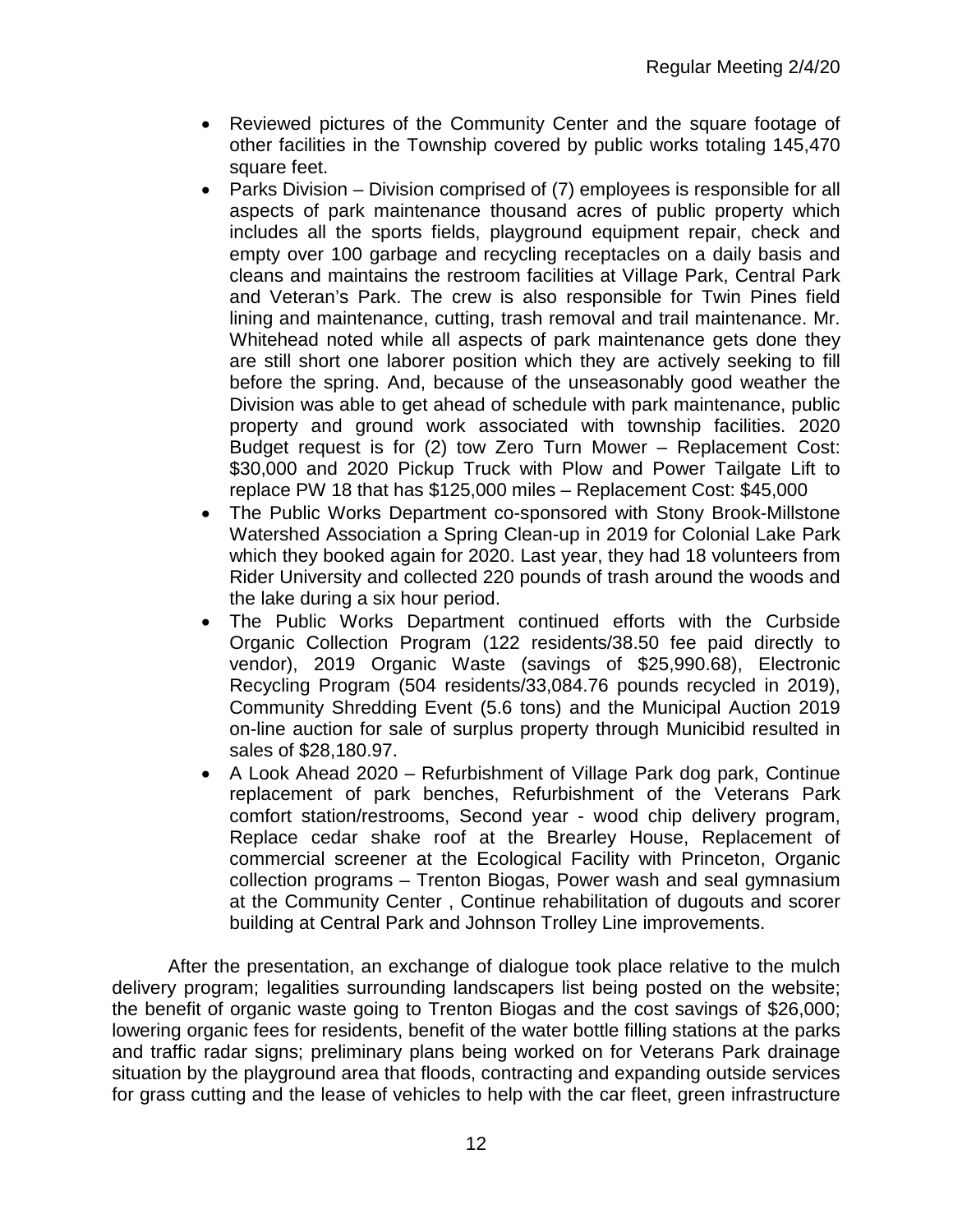on the streetscapes to reduce mowing cost and the benefit the environment, maintenance of the retention basins, tree replacement and LED light conversion at Colonial Lake, Town Hall roof replacement being white same as the firehouses and the great job public works do on snow removal, trash pickup concerns and staffing needs for public works. The Council thanked Mr. Whitehead for the great job he and his staff do based on the report and his staff of 32 employees.

---

#### Public Participation

Mr. Paul Larson, Chair of Trails, Open Space and Stewardship Advisory Committee and Trustee for the Historical Society, stated he would like to the thank the Council for the Resolution on the 100<sup>th</sup> Anniversary of Women Suffrage and related to the subject on February 23<sup>rd</sup> at 2:00 p.m. at Lawrence High School is the annual meeting of the Lawrence Historical Society and Dr. Brooke Hunter, Lawrence Township Historian, is going to be giving a lecture on the Ninth Amendment so it ties in with that very well.

Mr. Larson stated he also appreciated Ms. Chamberlain's comments about wellness and everything and one of the things that has been very successful in the area which he mentioned before is the Lawrence Hopewell Trails Walking Club that meets on Saturday mornings and this Saturday, February 8<sup>th</sup> at 9:30 a.m. they will meet at the Hunt House on Autumn Blackwell Road and they will be walking a segment of the trail there which is about a mile and three quarters which is a great way to the see asset of the LHT.

Mr. Larson advised that the Mercer County Park Commission will be doing some prescribed burnings in the park which may raise some questions in the community as to why the smoke and fire in the park and information will be posted on the LHT website. Mr. Nerwinski noted information will be put on the Township website as well.

Mr. Larson stated he would like to personally thank Greg Whitehead, Director of Public Works, and his staff, particularly, Joe Sliwinski, for all the work that they do in maintaining all of the parks and trails. He would also like to thank the Public Works Department for the use of their lights to help light up the trail at Hogmanay on New Year's Eve. Further, he will be requesting a meeting with Mr. Whitehead and Mr. Sliwinski about some maintenance issues at the Brearley house that need to be addressed which he put in an email last year.

Mr. Larson advised that more and more studies are coming out that talk about the wellness benefit of trails and parks and spending time out there and although the milder weather helped the Public Works Department get a lot work and maintenance done they are experiencing more and more problems with tick-borne diseases. And, one of things the Committee has discussed and plan to discuss with Carol Chamberlain, Health Officer, is developing some guidance to give to people about how they can protect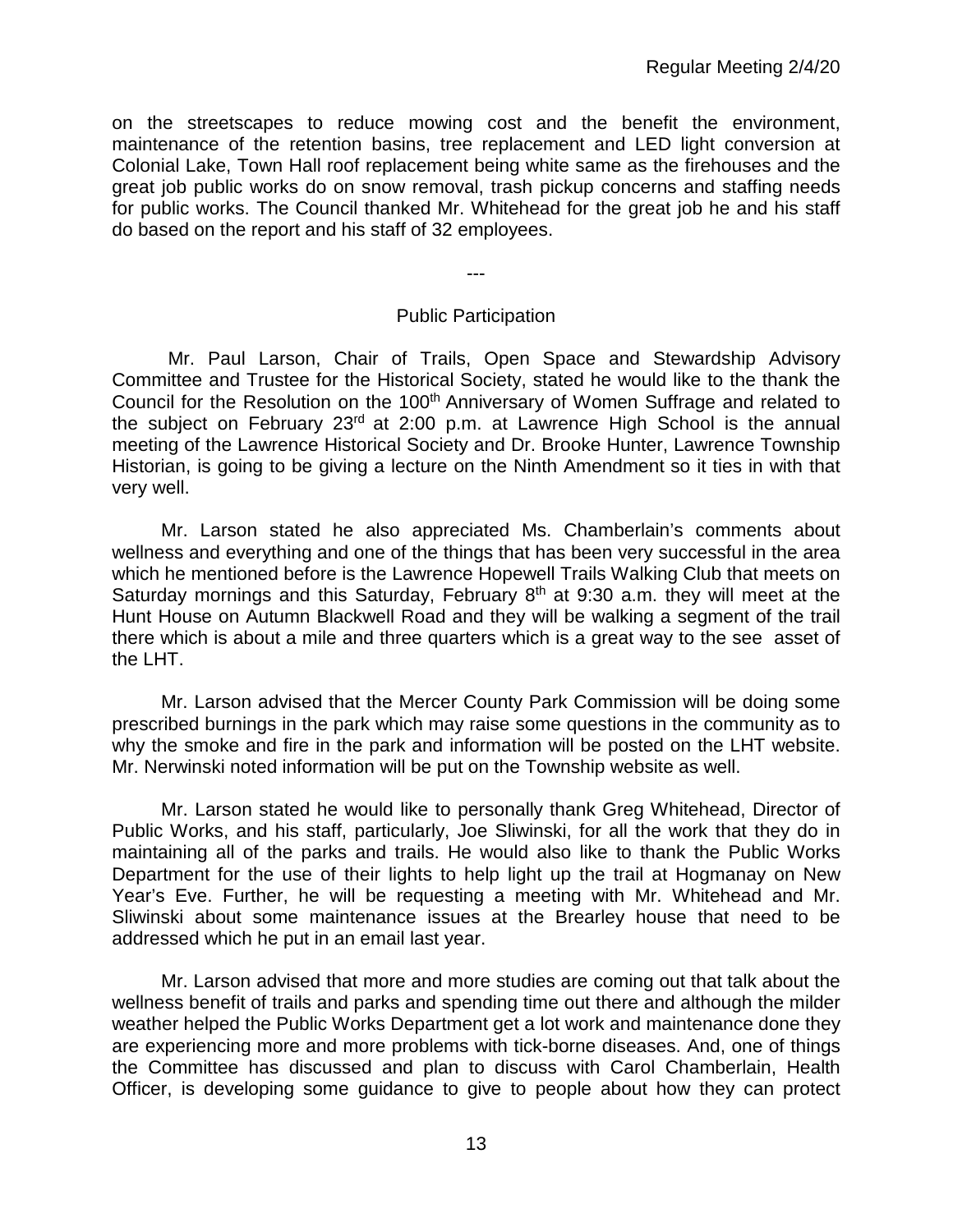themselves against this disease and proceeded to discuss the Kay Hagen TICK Act signed into law by the President about six weeks ago aimed at bringing awareness to tick-borne diseases by expanding research, testing and federal planning; a disease Senator Hagen passed away from back in November. In closing, Mr. Larson further advised that the Mercer County Green Fest will be taking place on the February 1<sup>st</sup> at Rider University.

# Review and Revisions of Agenda

---

 The Municipal Clerk requested that Resolution 66-20 (18-H.4), Authorizing a Closed Session of Council Immediately Following the Regular Meeting to Discuss Labor Negotiations and Personnel Matters, be removed from the agenda.

On a motion by Mr. Bobbitt, seconded by Ms. Lewis, the Agenda was amended to include the above revision.

Same was carried on the following roll call vote:

Ayes: Councilmembers Bobbitt, Lewis, Powers, Ryan and Mayor Kownacki. Nays: None. Absent: None.

#### Adoption of Minutes

---

There was no adoption of minutes.

Awarding or Rejecting of Bids

---

On a motion by Ms. Lewis, seconded by Mr. Powers, Resolution (9-A), Authorizing Awarding Contract for Emergency Painting and Remodeling of 4 Dorothea Terrace, was presented for adoption.

Resolution No. 67 -20

WHEREAS, on Wednesday, January 8, 2020, bids were received and publically opened for emergency rehabilitation of 4 Dorothea Terrace; and

WHEREAS, two (2) bids were received and reviewed by the appropriate Township Officials; and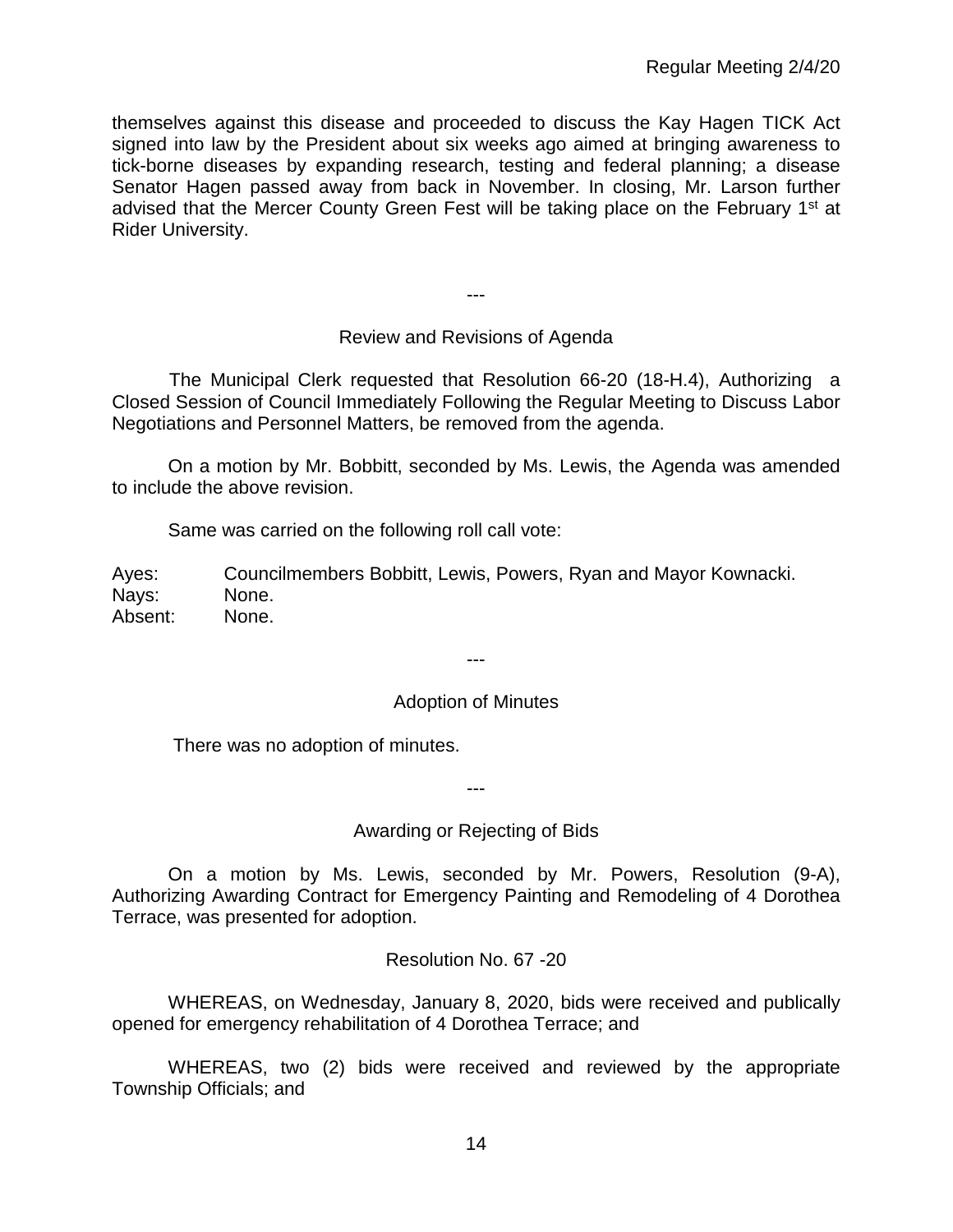WHEREAS, the lowest responsible bidder was Silviu Nedelcu Painting & Remodeling that submitted a bid in the amount of \$1,820.00 to perform the tasks required in the rehabilitation; and

WHEREAS, in accordance with N.J.A.C. 5:50-14, a Certificate of Availability of Funds has been provided and the account to be charged is 9-19-56-853-299 (Affordable Housing Trust Fund); and

WHEREAS, Silviu Nedelcu Painting & Remodeling has performed satisfactorily; and

WHEREAS, the owner's Henry and Kathleen Stricker of 4 Dorothea Terrace has been deemed eligible to participate in the rehabilitation program;

NOW, THEREFORE, BE IT RESOLVED by the Township Council of the Township of Lawrence, County of Mercer, State of New Jersey, that pursuant to the recommendations of the Municipal Manager, the Mayor and the Municipal Clerk hereby authorize the acceptance of the bid and the execution of a contract with Silviu Nedelcu Painting & Remodeling, 4475 Route 27, Princeton NJ 08540 in the amount of \$1,820.00 for the purpose of an emergency rehabilitation at 4 Dorothea Terrace.

BE IT FURTHER RESOLVED that the Municipal Manager is hereby authorized to draft the necessary agreement, subject to the approval of the Municipal Attorney as to form and content thereof.

Same was carried on the following roll call vote:

Ayes: Councilmembers Bobbitt, Lewis, Powers, Ryan and Mayor Kownacki. Absent: None.

On a motion by Ms. Lewis, seconded by Mr. Powers, Resolution (9-A), Authorizing Awarding Contract to Rehabilitate 106 Michigan Avenue, was presented for adoption.

 $\sim\sim\sim$ 

#### Resolution No. 68-20

WHEREAS, on Tuesday, December 3, 2019, bids were received and publically opened for the rehabilitation of 106 Michigan Avenue; and

WHEREAS, two (2) bids were received and reviewed by the appropriate Township Officials; and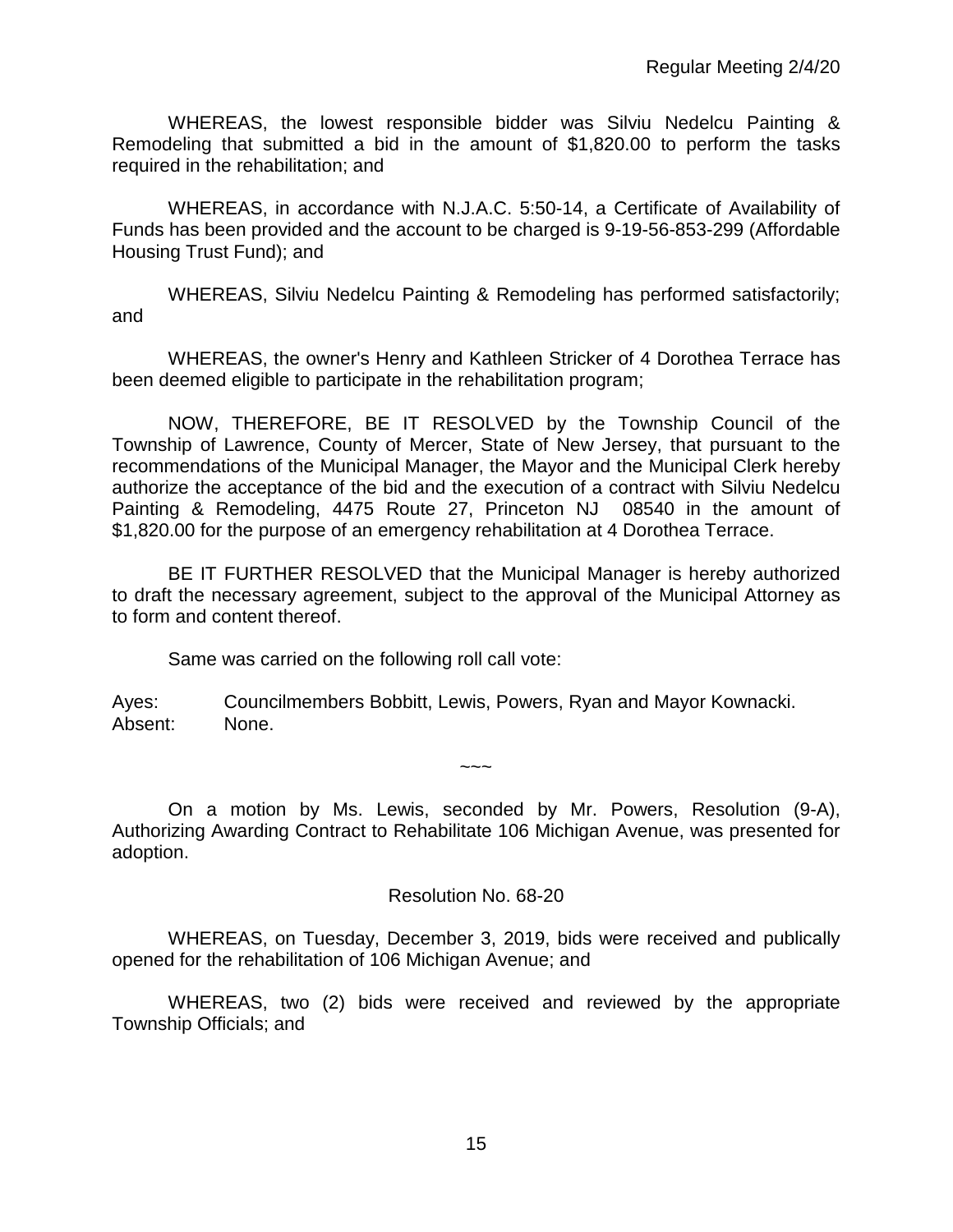WHEREAS, the lowest responsible bidder was Think.Paper.Hammer that submitted a bid in the amount of \$17,160.00 to perform the tasks required in the rehabilitation; and

WHEREAS, in accordance with N.J.A.C. 5:50-14, a Certificate of Availability of Funds has been provided and the account to be charged is 0-19-56-853-299 (Affordable Housing Trust Fund); and

WHEREAS, Think.Paper.Hammer has performed satisfactorily;

WHEREAS, the owner, Roysa D. Swint, of 106 Michigan Avenue has been deemed eligible to participate in the rehabilitation program;

NOW, THEREFORE, BE IT RESOLVED by the Township Council of the Township of Lawrence, County of Mercer, State of New Jersey, that pursuant to the recommendations of the Municipal Manager, the Mayor and the Municipal Clerk hereby authorize the acceptance of the bid and the execution of a contract with Think.Paper.Hammer, 62 Morris Avenue, Suite 2, Summit NJ 07901 for the purposes of rehabilitating 106 Michigan Avenue;

BE IT FURTHER RESOLVED that the Municipal Manager is hereby authorized to draft the

Same was carried on the following roll call vote:

Ayes: Councilmembers Bobbitt, Lewis, Powers, Ryan and Mayor Kownacki. Absent: None.

---

#### Introduction of Ordinances

There was no introduction of ordinances.

---

#### Adoption of Ordinances

Mayor Kownacki read by title, an ordinance entitled, "AN ORDINANCE AMENDING CHAPTER 435 OF THE LAWRENCE TOWNSHIP ADMINISTRATIVE CODE ENTITLED "MOTOR VEHICLE AND TRAFFIC" – Handicapped Parking

#### Ordinance No. 2355-20

#### AN ORDINANCE AMENDING CHAPTER 435 OF THE LAWRENCE TOWNSHIP ADMINISTRATIVE CODE ENTITLED 'MOTOR VEHICLES AND TRAFFIC'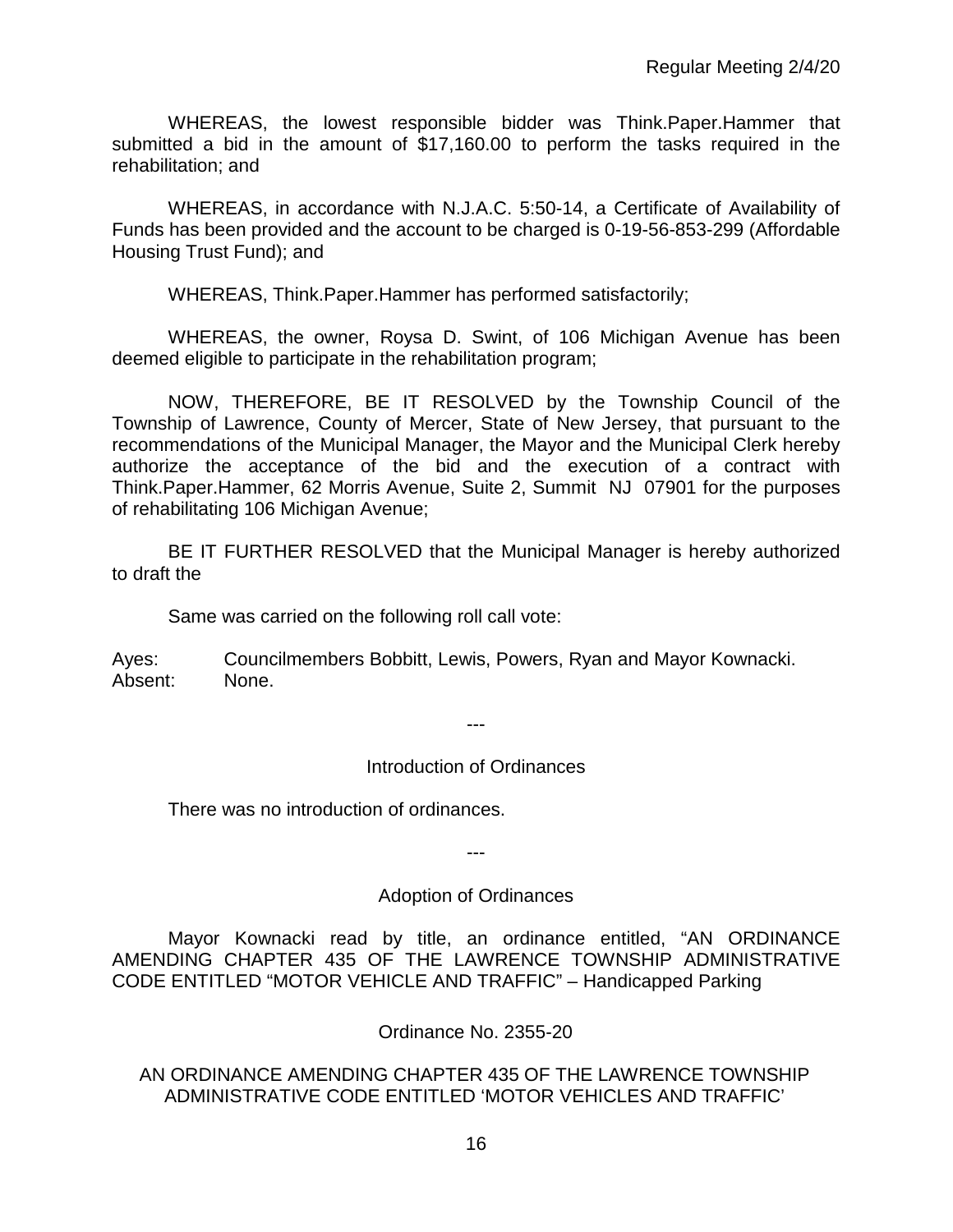BE IT ORDAINED by the Township Council of the Township of Lawrence, County of Mercer, State of New Jersey, that Chapter 435 of The Lawrence Township Administrative Code entitled 'Motor Vehicles and Traffic' be and is hereby amended as follows:

#### Section 1. Article II – Stopping, Standing and Parking

Sec. 13-4 – Parking prohibited – At any time, except by vehicles bearing special identification for handicapped persons.

#### (5) Special Vehicle Parking (Handicapped)

Restricted parking spaces shall be established as set forth below and only those persons who are handicapped and who possess a special vehicle identification shall park in such designated parking space.

- a. 64 feet eastbound from the prolongated curb line of Brunswick Pike and Valley Forge Avenue (S/E corner) for a distance of 22 feet on Valley Forge Avenue on the south side of 1894 Brunswick Pike.
- **b.** 138 feet eastbound from the prolongated curb line of Brunswick Pike andPear Street (N/E corner) for a distance of 22 feet in front of 766 Pear Street.
- c. 340 feet eastbound from the prolongated curb line of Rt. 206 (Lawrence Road) and Fairfield Avenue (S/E corner) for a distance of 22 feet in front of 81 Fairfield Avenue.
- d. 285 feet eastbound from the prolongated curb line of Princeton Avenue and Myrtle Avenue (S/E corner) for a distance of 22 feet in front of 55 Myrtle Avenue.
- e. 180 feet westbound from the prolongated curb line of Hopewell Avenue and Slack Avenue (S/W corner) for a distance of 22 feet in front of 115 Slack Avenue.
- f. 263 feet eastbound from the prolongated curb line of Princeton Avenue and Myrtle Avenue (S/E corner) for a distance of 22 feet, in front of 57 Myrtle Avenue
- g. 204 feet westbound from the prolongated curb line of Ohio Avenue and Puritan Avenue (N/W corner) for a distance of 22 feet in front of 716 Puritan Avenue.
- h. 324 feet eastbound from the prolongated curb line of Princeton Avenue and Myrtle Avenue (S/E corner) for a distance of 22 feet in front of 51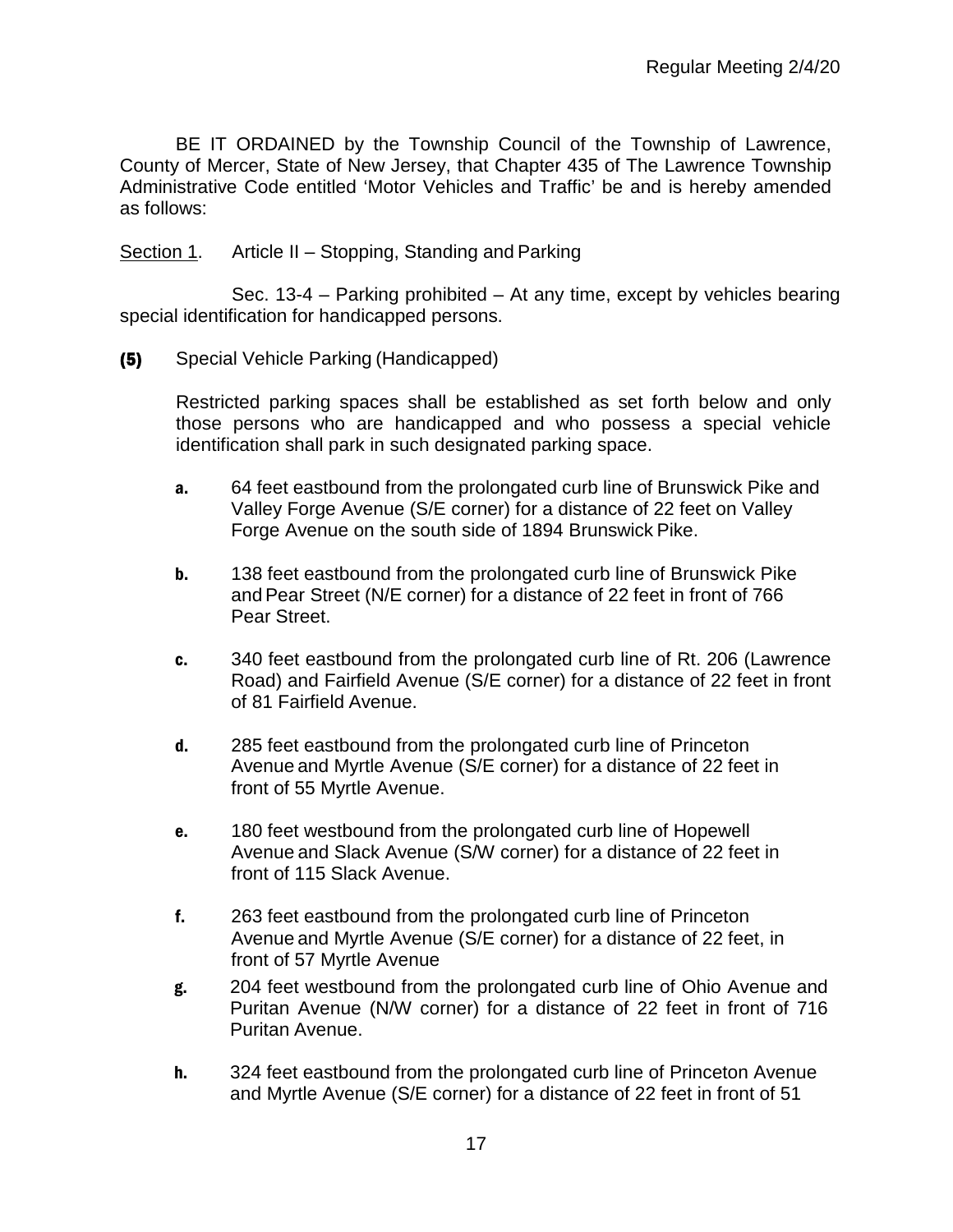Myrtle Avenue.

- i. 141 feet eastbound from the prolongated curb line of Slack Avenue and Princeton Pike (S/E corner) for a distance of 22 feet, in front of 143 Slack Avenue.
- j. 99 feet northbound from the prolongated curb line of Pine Street and Brunswick Avenue, for a distance of 22 feet, in front of 1117 Brunswick Avenue.
- k. 518 feet westbound from the prolongated curb line of Brunswick Avenue and Lanning Avenue (N/W corner) for a distance of of 22 feet, in front of 944 Lanning Avenue.
- l. 70 feet westbound from the prolonged curb line of Brunswick Avenue and Lanning Avenue (S/E corner) for a distance of 22 feet on the side of 1279 Brunswick Avenue.
- [m 37 feet southbound from the prolongated curb line of Pear Street and Michigan Avenue for a distance of 22 feet in front of 139 Michigan Avenue.]
- n. 56 feet southbound from the prolongated curb line of Greenfield Avenue and Rupert Street (S/W corner) for a distance of 22 feet on the side of 49 Greenfield Avenue.
- o. 268 feet eastbound from the prolongated curb line of Princeton Avenue and Lanning Avenue (S/E corner) for a distance of 22 feet in front of 961 Lanning Avenue.
- Section 2. This ordinance supercedes all previous ordinances that relate to the designation of handicapped parking on streets and roadways within the Township of Lawrence.

#### Section 3. Severability.

If any provisions of this ordinance shall be adjudged invalid, such adjudication shall not affect the validity of the remaining provisions, which shall be deemed severable therefrom.

#### Section 4. Repealer.

All ordinances or parts of same inconsistent with any provisions of this ordinance are hereby repealed to the extent of such inconsistency.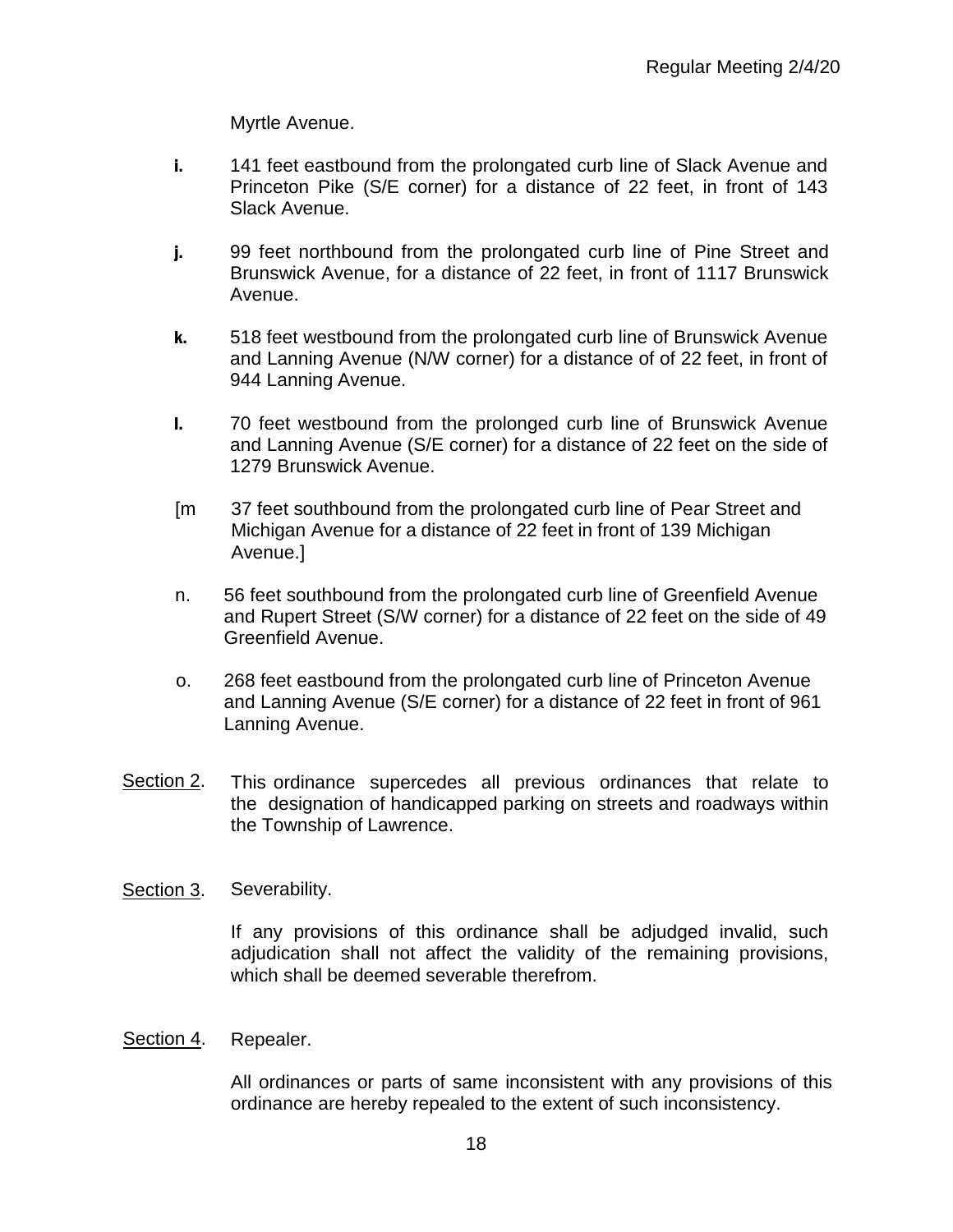Section 5. Effective Date.

This ordinance shall become effective twenty (20) days following the adoption thereof in accordance with law.

Deletion in Brackets [ ]

The Ordinance was adopted after public hearing thereon, on the following roll call vote:

| <b>COUNCIL</b>     | AYE | <b>NAY</b> | <b>PRESENT</b> | <b>ABSENT</b> | <b>ABSTAIN</b> | <b>MOVE</b> | <b>SECOND</b> |
|--------------------|-----|------------|----------------|---------------|----------------|-------------|---------------|
| <b>Mr. Bobbitt</b> |     |            |                |               |                |             |               |
| Ms. Lewis          |     |            |                |               |                |             |               |
| <b>Mr. Powers</b>  |     |            |                |               |                |             | $\mathbf{v}$  |
| Mr. Ryan           |     |            |                |               |                |             |               |
| Mavor Kownacki     | . . |            |                |               |                |             |               |

**Manager's Report –**

Mr. Nerwinski submitted invoice listings for the month of February 2020 in the amount of \$1,103,723.39.

---

Mr. Nerwinski distributed copies of a letter Jim Parvesse, Municipal Engineer and Brenda Kraemer, Assistant Municipal Engineer, regarding potential open space acquisition of 0.5 acres of property located behind 11 Fairfield Avenue which is advertised for sale. He advised that it was formerly a day care center on Princeton Pike and Fairfield Avenue and behind that property is land that could give the Township the opportunity for a trail connection along the Shabakunk Creek that could ultimately link Notre Dame to Colonial Lake. And, although, that piece is not offered for sale he is sure the present homeowner or the future property owner will not miss it in the least as it abuts the creek and would be pretty cool for the town to acquire and link it to the Trail for public use. He then asked the Council's wishes as to how to proceed and explained that the Township would receive 40 percent of the certified market value from Mercer County Open Space funding and the Township Engineer would have to further explore the cost which they believe would not be significant.

A general discussion took place relative to the property being and in a floodplain and the land only being used for the purpose of a trail network and acquisition not impacting the current or future use of the remaining property that will be subdivided off. After the discussion, there was no objection for the Manager to advancing to the next step by obtaining the value and speaking with the Broker of Record to describe what they are looking to acquire.

---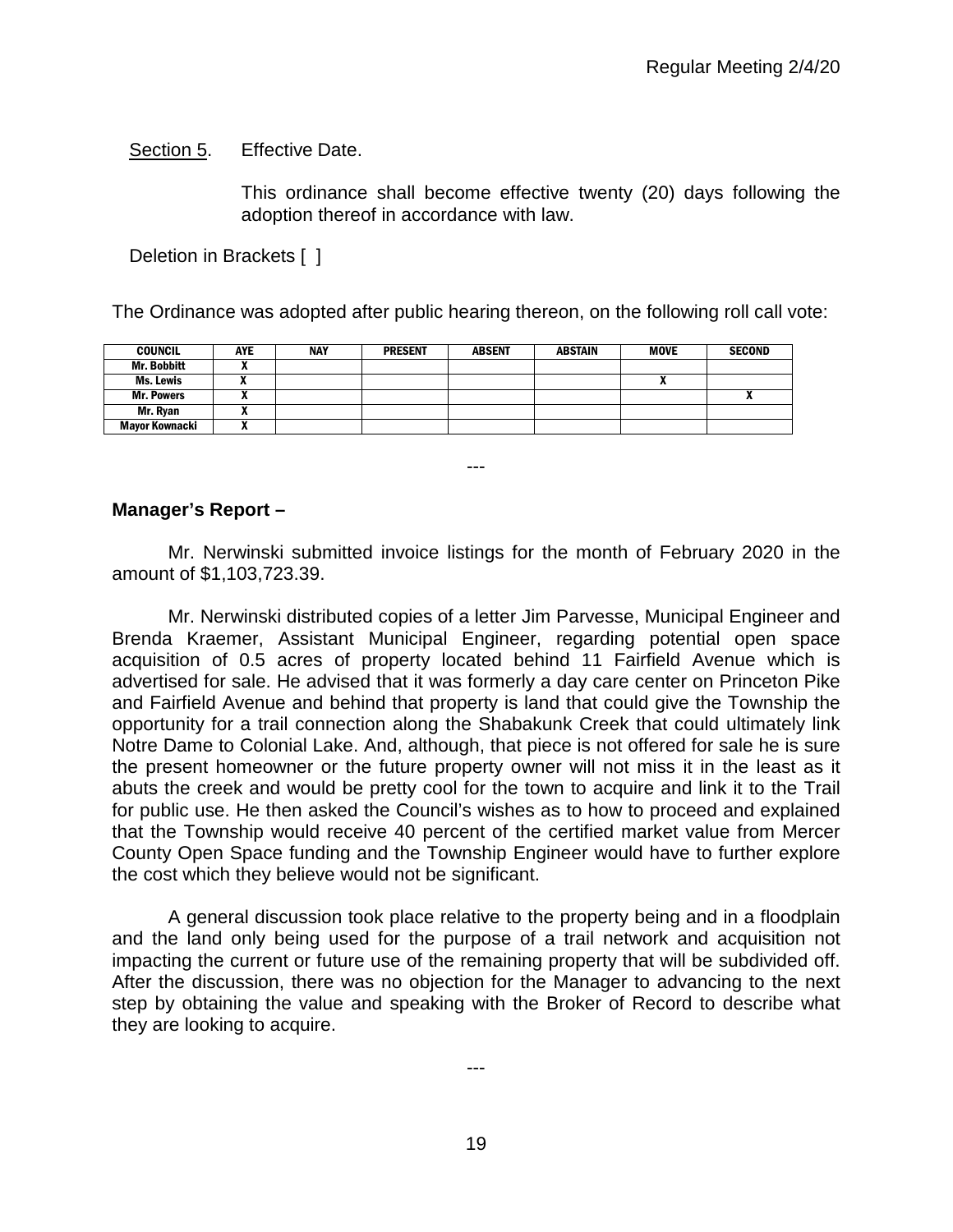# **Attorney's Report –**

Mr. Roskos reported that the Sheft property is at a point where they should be able to close and DOT ended up giving them many comments most of which were plan related; but, they still need an easement to gain access to the rear of the property on the piece of land they are purchasing and he needs a Mortgage Release Subordination over those easement areas which might have been forgotten about on the Sheft's side of the ledger; but, their attorney who was sidelined due to surgery is now working on the matter and once that issue is resolved they should be able to close on the property.

Mr. Roskos reported that the Patrol Officer Caponi of the Lawrence Township Police Department and that group are still proceeding with the litigation against the Township and they responded to the Township's Motion to Dismiss with an Amended Complaint and request to the Court that they be able to file an amended complaint which was an admission that the complaint they filed was inadequate; so the Township will be responding to that argument sometime down the road. And, he has other items to discuss with the Council which he will bring forth at the next meeting after he speaks with the Municipal Manager.

---

# **Clerk's Report –**

Ms. Norcia inquired as to who would like tickets to the Mayor's Legislative Day Friday, April 3rd. After a brief exchange of dialogue three members of Council requested tickets.

---

---

#### **Unfinished Business –**

There was no unfinished business.

**New Business –** 

Mayor Kownacki stated at last meeting there was some discussion about moving the Council Meeting to 6:00 p.m. permanently not just for the summer months so he would like a recommendation from Council at the next meeting to settle the matter. In addition, he would like to discuss with the Municipal Clerk and the Municipal Manager the procedure for moving the Boards and Committee meetings to 7:00 p.m. to make all the meeting times uniform and discuss the possibly of the liaisons to the boards and committees becoming members with full voting authority.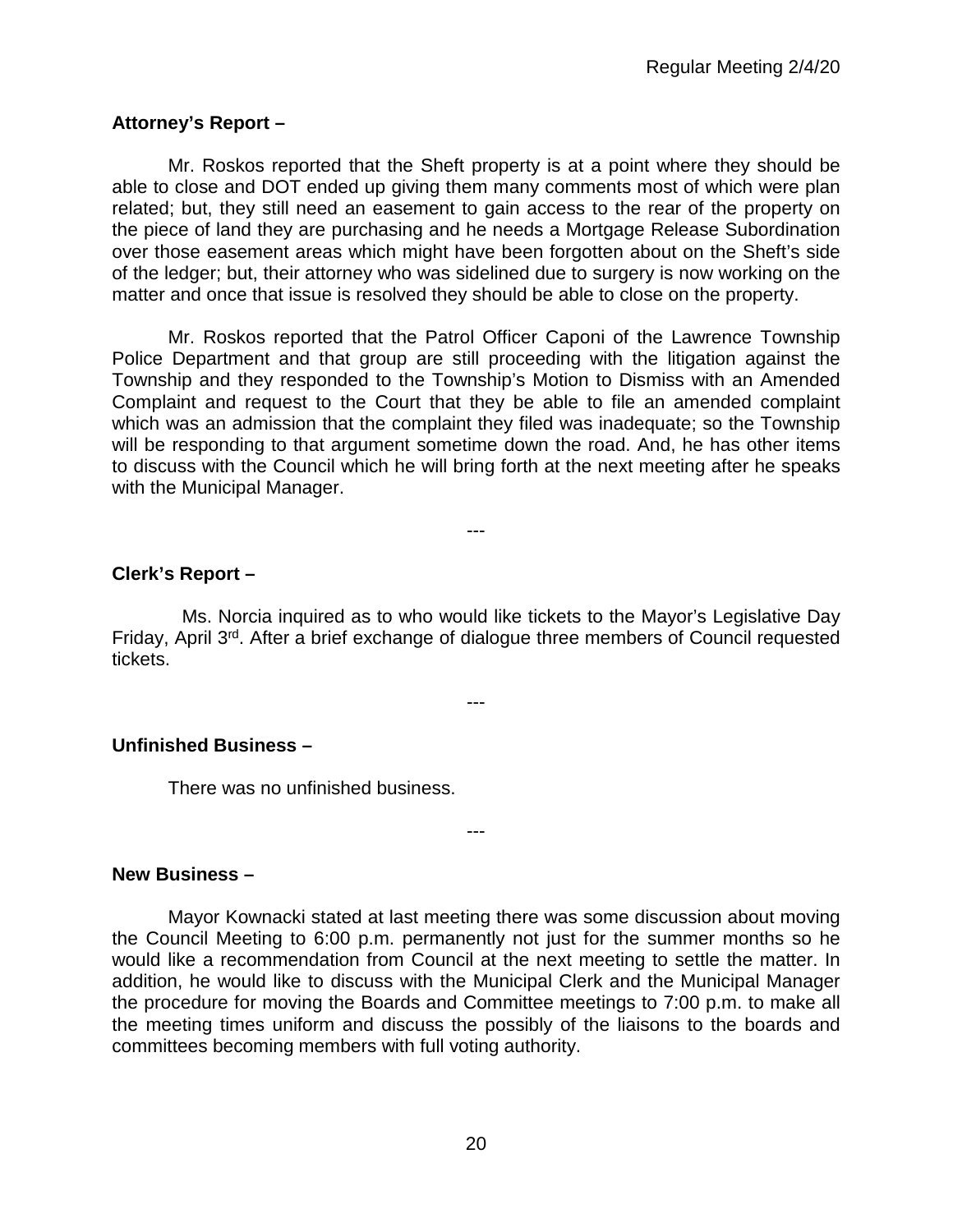# **Public Participation (3-minute limitation per speaker)** –

There was no public participation.

---

#### **Resolutions**

Resolution Nos. 44-20 (18-B.1) through 69-20 (18-H.5) with the exception of Resolutions 45-20 thru 47-20, 49-20 and 66-20 (Closed Session) were approved by the following roll call vote:

| <b>COUNCIL</b>     | <b>AYE</b> | <b>NAY</b> | <b>PRESENT</b> | <b>ABSENT</b> | <b>ABSTAIN</b> | <b>MOVE</b> | <b>SECOND</b> |
|--------------------|------------|------------|----------------|---------------|----------------|-------------|---------------|
| <b>Mr. Bobbitt</b> |            |            |                |               |                |             |               |
| <b>Ms. Lewis</b>   |            |            |                |               |                |             |               |
| <b>Mr. Powers</b>  | "          |            |                |               |                |             | Λ             |
| Mr. Ryan           |            |            |                |               |                |             |               |
| Mayor Kownacki     |            |            |                |               |                |             |               |

Cited Resolutions are spread in their entirety in the Resolution Books of the Township of Lawrence.

 $\sim\sim\sim$ 

Resolution Nos. 45-20 (18-D.1), 46-20 (18-D.2) and 47-20 (18-G.1) were approved by the following roll call vote:

| <b>COUNCIL</b>     | <b>AYE</b> | <b>NAY</b> | <b>PRESENT</b> | <b>ABSENT</b> | <b>ABSTAIN</b> | <b>MOVE</b> | <b>SECOND</b> |
|--------------------|------------|------------|----------------|---------------|----------------|-------------|---------------|
| <b>Mr. Bobbitt</b> |            |            |                |               |                |             |               |
| Ms. Lewis          |            |            |                |               |                |             |               |
| <b>Mr. Powers</b>  |            |            |                |               |                | Λ           |               |
| Mr. Ryan           |            |            |                |               |                |             |               |
| Mayor Kownacki     | ,,,        |            |                |               |                |             |               |

Cited Resolutions are spread in their entirety in the Resolution Books of the Township of Lawrence.

---

#### **Authorizing Appointments to Boards and Committees**

Mayor Kownacki advised that the Liaisons will be casting their nominations for the nominees appointed to the following Boards or Committees: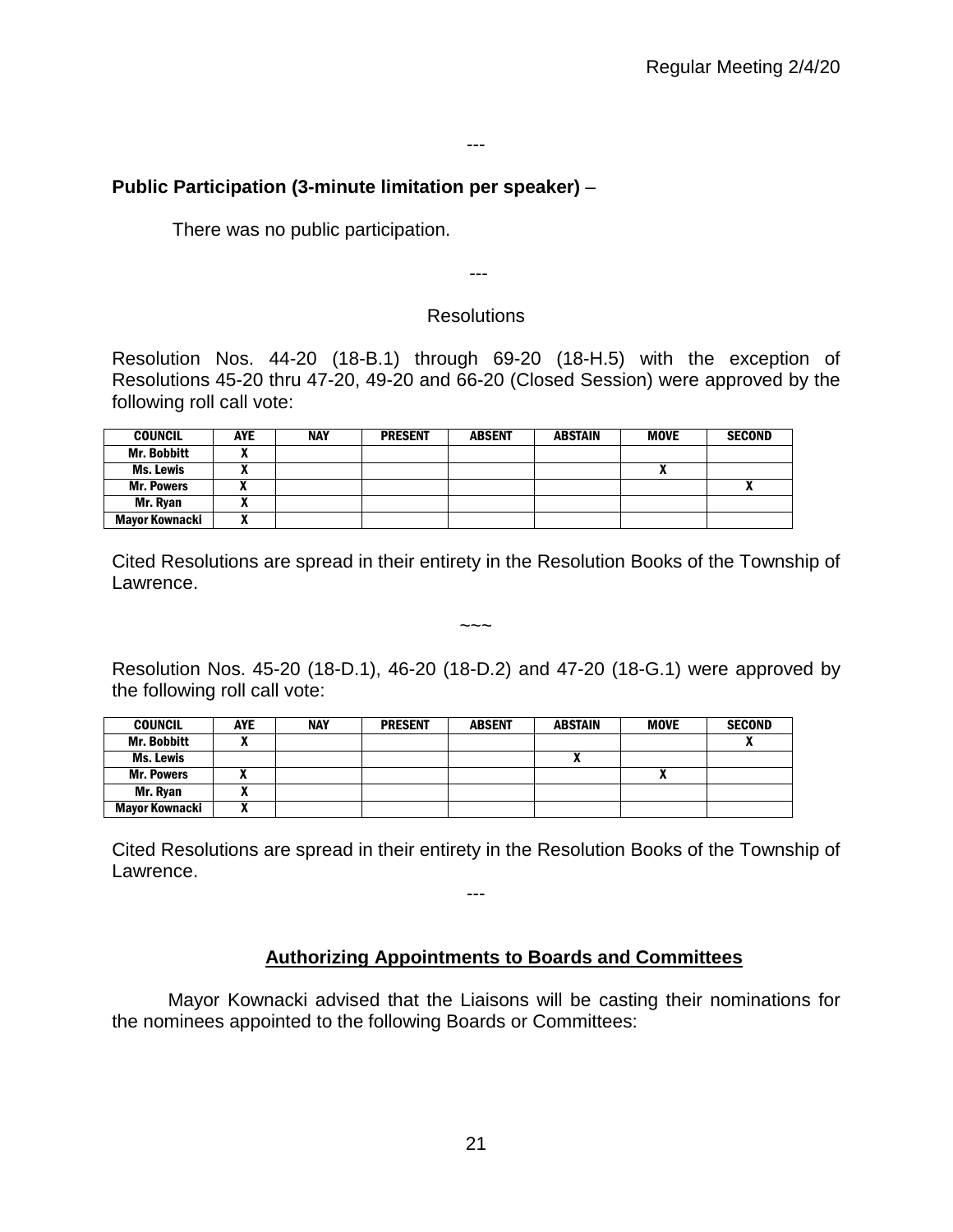# Affordable Housing Board – 3-year term ending 12/31/22 Jean Washington

Resolution No. 49-20 was approved by the following roll call vote:

| <b>COUNCIL</b>     | <b>AYE</b> | <b>NAY</b> | <b>PRESENT</b> | <b>ABSENT</b> | <b>ABSTAIN</b> | <b>MOVE</b> | <b>SECOND</b> |
|--------------------|------------|------------|----------------|---------------|----------------|-------------|---------------|
| <b>Mr. Bobbitt</b> |            |            |                |               |                |             |               |
| Ms. Lewis          |            |            |                |               |                |             |               |
| <b>Mr. Powers</b>  |            |            |                |               |                |             |               |
| Mr. Ryan           |            |            |                |               |                |             |               |
| Mayor Kownacki     |            |            |                |               |                |             |               |

#### Senior Executive Board – 4-year term ending 12/31/23 Thelma Feder

Resolution No. 49-20 was approved by the following roll call vote:

| <b>COUNCIL</b>    | <b>AYE</b> | <b>NAY</b> | <b>PRESENT</b> | <b>ABSENT</b> | ABSTAIN | <b>MOVE</b> | <b>SECOND</b> |
|-------------------|------------|------------|----------------|---------------|---------|-------------|---------------|
| Mr. Bobbitt       |            |            |                |               |         |             |               |
| Ms. Lewis         | ,,         |            |                |               |         | n           |               |
| <b>Mr. Powers</b> |            |            |                |               |         |             |               |
| Mr. Ryan          |            |            |                |               |         |             |               |
| Mayor Kownacki    | ,,         |            |                |               |         |             |               |

## Planning Board – Alternate #1 - 2-year term ending 12/31/21 Jonathan Dauber

Resolution No. 49-20 was approved by the following roll call vote:

| <b>COUNCIL</b>    | <b>AYE</b> | <b>NAY</b> | <b>PRESENT</b> | <b>ABSENT</b> | <b>ABSTAIN</b> | <b>MOVE</b> | <b>SECOND</b> |
|-------------------|------------|------------|----------------|---------------|----------------|-------------|---------------|
| Mr. Bobbitt       |            |            |                |               |                |             |               |
| Ms. Lewis         |            |            |                |               |                |             |               |
| <b>Mr. Powers</b> |            |            |                |               |                |             | ^             |
| Mr. Ryan          |            |            |                |               |                |             |               |
| Mayor Kownacki    | ,,         |            |                |               |                |             |               |

#### Zoning Board – Alternate #2 - 2-year term ending 12/31/21 Jonathan Forte

Resolution No. 49-20 was approved by the following roll call vote:

| <b>COUNCIL</b>     | AYE          | <b>NAY</b> | <b>PRESENT</b> | <b>ABSENT</b> | <b>ABSTAIN</b> | <b>MOVE</b> | <b>SECOND</b> |
|--------------------|--------------|------------|----------------|---------------|----------------|-------------|---------------|
| <b>Mr. Bobbitt</b> |              |            |                |               |                |             |               |
| Ms. Lewis          |              |            |                |               |                | n           |               |
| <b>Mr. Powers</b>  |              |            |                |               |                |             |               |
| Mr. Ryan           |              |            |                |               |                |             |               |
| Mayor Kownacki     | $\mathbf{v}$ |            |                |               |                |             |               |

---